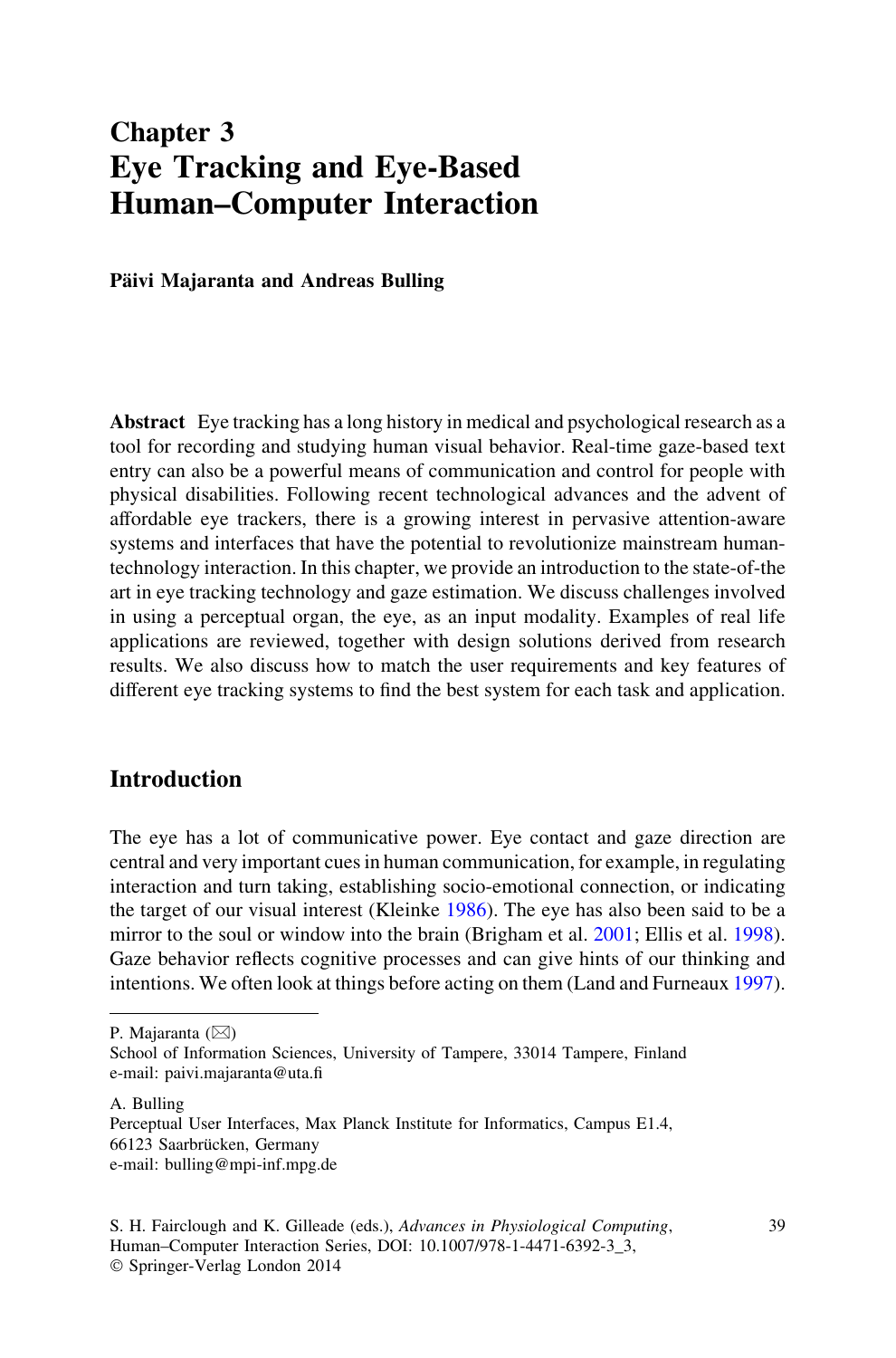Eye tracking refers to the process of tracking eye movements or the absolute point of gaze (POG)—referring to the point the user's gaze is focused at in the visual scene. Eye tracking is useful in a broad range of application areas, from psychological research and medical diagnostic to usability studies and interactive, gaze-controlled applications. This chapter is focused on the use of real-time data from human eye movements that can be exploited in the area of human-technology interaction. The aim is to provide a useful starting point for researchers, designers of interactive technology and assistive technology professionals wishing to gain deeper insight into gaze interaction.

Initially, eye movements were mainly studied by physiological introspection and observation. Basic eye movements were categorized and their duration estimated long before the eye tracking technology enabled precise measurement of eye movements. The first generation of eye tracking devices was highly invasive and uncomfortable. A breakthrough in eye tracking technology was the development of the first ''non-invasive'' eye tracking apparatus in the early 1900s (Wade and Tatler [2005\)](#page-26-0), based on photography and light reflected from the cornea. It can be considered as the first ancestor of the current widely used video-based, corneal reflection eye tracking systems. The development of unobtrusive camera-based systems (Morimoto and Mimica [2005\)](#page-24-0) and the increase of computing power enabled gathering of eye tracking data in real time, enabling the use of gaze as a control method for people with disabilities (Ten Kate et al. [1979;](#page-25-0) Friedman et al. [1982\)](#page-22-0). Since then, eye tracking has been used in a wide range of application areas, some of which are reviewed later in this chapter.

Using the eye as an input method has benefits but also some considerable challenges. These challenges originate from eye physiology and from its perceptive nature. Below, we briefly introduce the basics of eye physiology and eye movements. The rest of the chapter concentrates on giving an overview of eye tracking technology and methods used to implement gaze interaction. We will also review related research and introduce example applications that should help the readers to understand the reasons behind the problem issues—and to design solutions that avoid the typical pitfalls. We will conclude this chapter with a summary and a discussion of potential future research directions for gaze-based interfaces.

# Eye Physiology and Types of Eye Movement

To see an object in the real world, we have to fixate our gaze at it long enough for the brain's visual system to perceive it. Fixations are often defined as pauses of at least 100 ms, typically between 200 and 600 ms. During any one fixation, we only see a fairly narrow area of the visual scene with high acuity. To perceive the visual scene accurately, we need to constantly scan it with rapid eye movement, so-called saccades. Saccades are quick, ballistic jumps of  $2^\circ$  or longer that take about 30–120 ms each (Jacob [1995](#page-23-0)). In addition to saccadic movements, the eyes can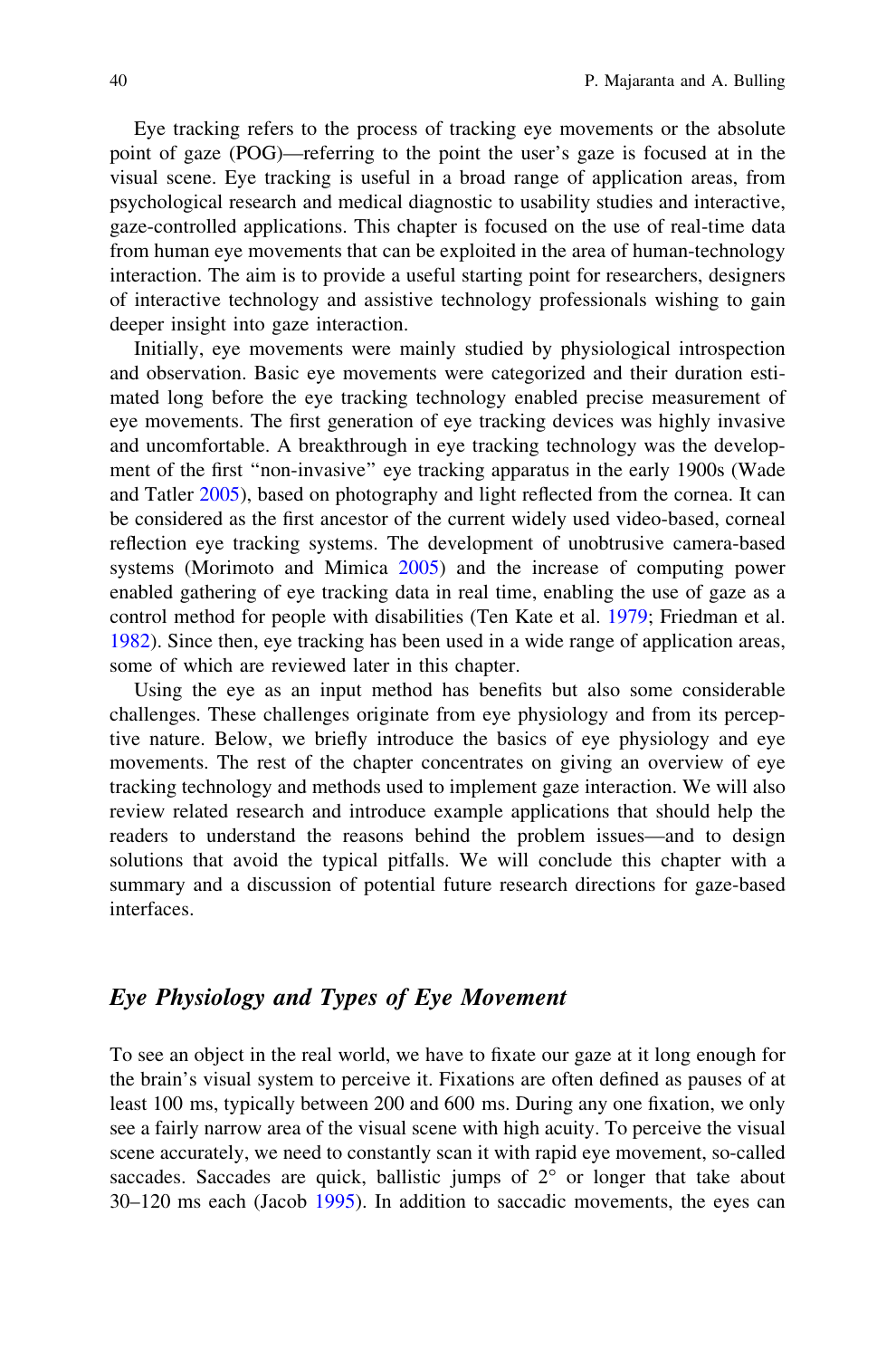

Fig. 3.1 Distribution of rods and cones on the retina (Adapted from Osterberg [1935](#page-24-0))

smoothly follow a moving target; this is known as (smooth) pursuit movement. For more information about other types of eye movements and visual perception in general, see, for example, Mulvey [\(2012](#page-24-0)).

The size of the high-acuity field of vision, the fovea, subtends at an angle of about one degree from the eye. The diameter of this region corresponds to an area of about two degrees, which is about the size of a thumbnail when viewed with the arm extended (Duchowski and Vertegaal [2000](#page-22-0)). Everything inside the fovea can be perceived with high acuity but the acuity decreases rapidly towards the periphery of the eye. The cause for this can be seen by examining the physiology of the retina (see Fig. 3.1). The lens focuses the light coming from the pupil on the center of the retina. The fovea is packed with photoreceptive cells but the density of these cells decreases rapidly in the peripheral area. The fovea mainly contains cones, photoreceptive cells that are sensitive to color and provide acuity. In contrast, the peripheral area contains mostly rods, i.e. cells that are sensitive to light, shade and motion. The remaining peripheral vision provides cues about where to look next and also gives information on movement or changes in the scene in front of the viewer. For example, a sudden movement in the periphery can thus quickly attract the viewer's attention (Hillstrom and Yantis [1994\)](#page-23-0).

We only see a small fraction of the visual scene in front of us with high acuity at any point in time. The need to move our eyes toward the target is the basis for eye tracking: it is possible to deduct the gaze vector by observing the ''line-of-sight''.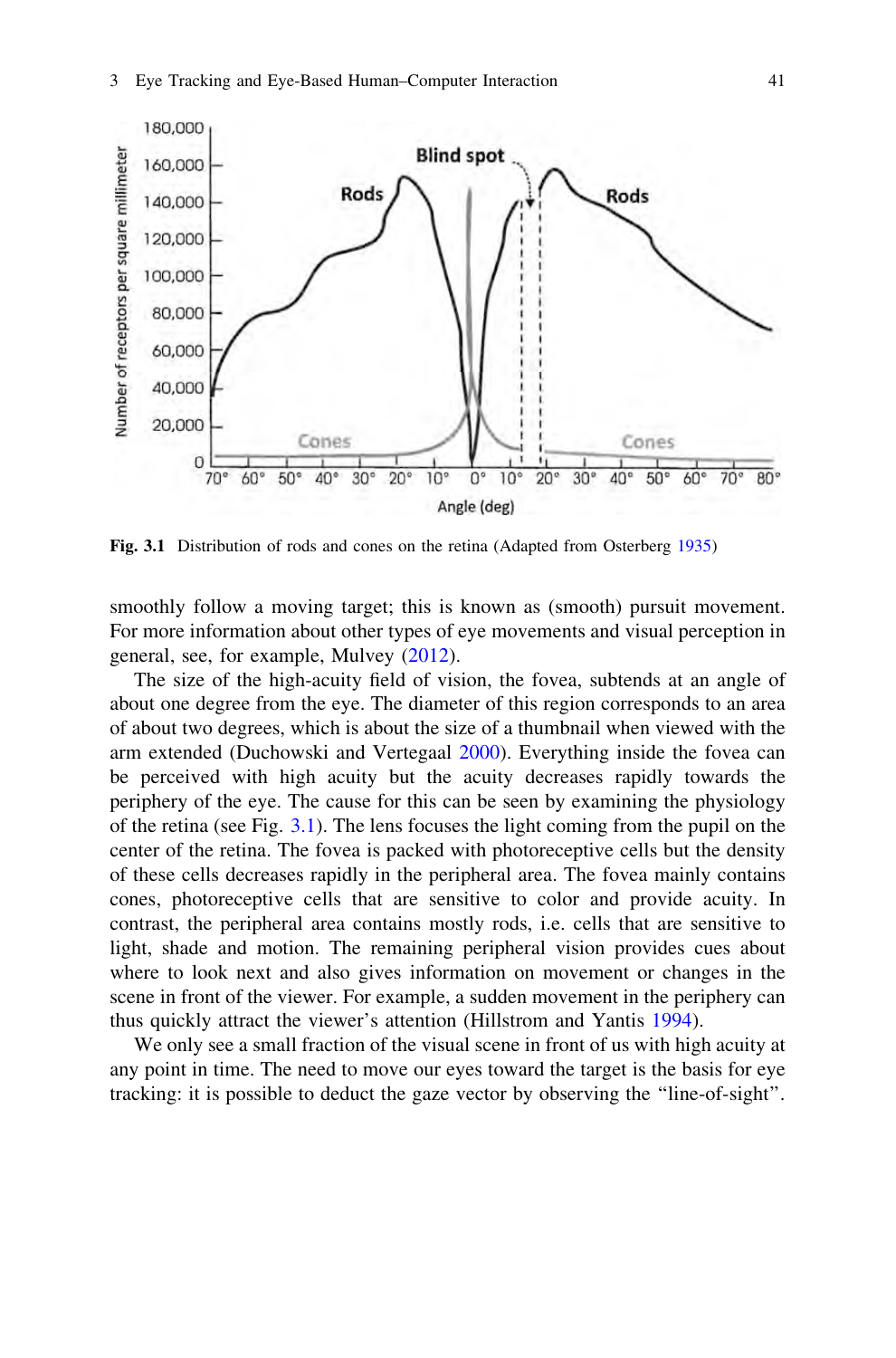# Eye Tracking Techniques

While a large number of different techniques to track eye movements have been investigated in the past, three eye tracking techniques have emerged as the predominant ones and are widely used in research and commercial applications today. These techniques are (1) videooculography (VOG), video based tracking using head-mounted or remote visible light video cameras, (2) video-based infrared (IR) pupil-corneal reflection (PCR), and (3) Electrooculography (EOG). While particularly the first two video-based techniques have a lot of properties in common, all techniques have application areas where they are most useful.

Video-based eye tracking relies on off-the-shelf components and video cameras and can therefore be used for developing ''eye-aware'' or attentive user interfaces that do not strictly require accurate point of gaze tracking (e.g. about  $4^\circ$ ). Hansen and Pece [2005](#page-22-0)). In contrast, due to the additional information gained from the IR-induced corneal reflection, IR-PCR provides highly accurate point of gaze measurements of up to  $0.5^{\circ}$  of visual angle and has therefore emerged as the preferred technique for scientific domains, such as usability studies or gaze-based interaction, and commercial applications, such as in marketing research. Finally, EOG has been used for decades for ophthalmological studies as it allows for measuring relative movements of the eyes with high temporal accuracy. In addition to different application areas, each of these measurement techniques also has specific technical advantages and disadvantages that we will discuss in the following sections.

## Video-Based Tracking

A video-based eye tracking system can be either used in a remote or head-mounted configuration. A typical setup consists of a video camera that records the movements of the eye(s) and a computer that saves and analyses the gaze data. In remote systems, the camera is typically based below the computer screen (Fig. [3.2\)](#page-4-0) while in head-mounted systems, the camera is attached either on a frame of eyeglasses or in a separate ''helmet''. Head-mounted systems often also include a scene camera for recording the user's point of view, which can then be used to map the user's gaze to the current visual scene.

The frame rate and resolution of the video camera have a significant effect on the accuracy of tracking; a low-cost web camera cannot compete with a high-end camera with high-resolution and high sample rate. The focal length of the lens, the angle, as well as the distance between the eye and the camera have an effect on the working distance and the quality of gaze tracking. With large zooming (large focal length), it is possible to get a close-up view of the eye but it narrows the working angle of the camera and requires the user to sit fairly still (unless the camera follows the user's movements). In head-mounted systems, the camera is placed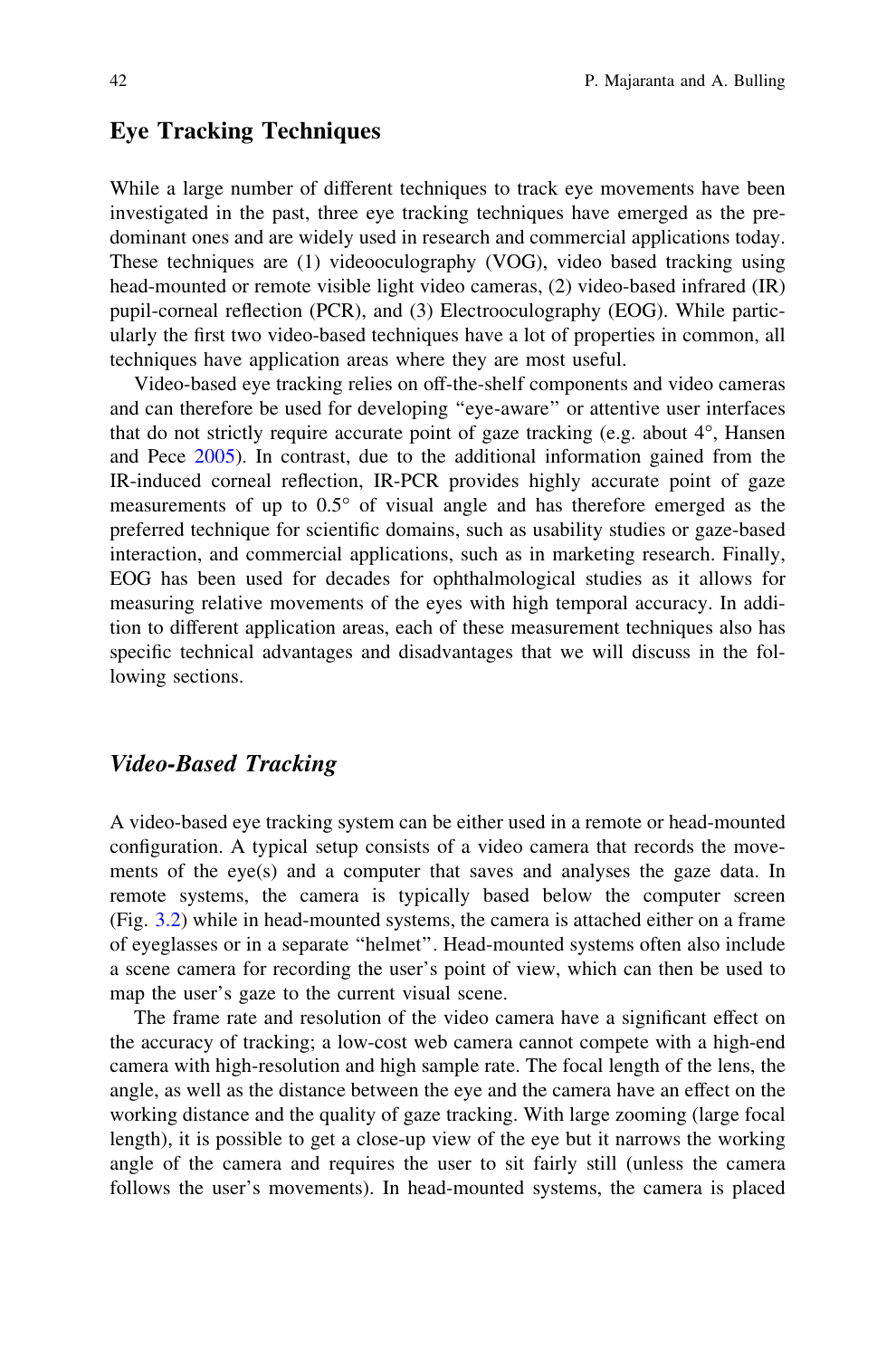<span id="page-4-0"></span>Fig. 3.2 The eye tracker's camera is placed under the monitor. Infrared light sources are located on each side of the camera. IR is used to illuminate the eye and its reflection on the cornea provides an additional reference point that improves accuracy when tracked together with the center of the pupil (© 2008, [www.cogain.](http://www.cogain.org) [org](http://www.cogain.org). Used with permission)



near the eye, which means a bigger image of the eye and thus more pixels for tracking the eye. If a wide angle camera is used, it allows more freedom of movement of the user but also requires a high-resolution camera to maintain enough accuracy for tracking the pupil (Hansen and Majaranta [2012\)](#page-22-0).

Since tracking is based on video images of the eye, it requires an unobstructed view of the eye. There are a number of issues that can affect the quality of tracking, such as varying light conditions, reflections of eyeglasses, droopy eyelids, squinting the eyes while smiling, or even heavy makeup (for more information and guidelines, see Goldberg and Wichansky [2003](#page-22-0)).

The video images are the basis for estimating the gaze position on the computer screen: the location of the eye(s) and the center of the pupil are detected. Changes in their position are tracked, analyzed and mapped to gaze coordinates. For a detailed survey of video-based techniques for eye and pupil detection and gaze position estimation, see Hansen and Ji [\(2009](#page-22-0)). If only the pupil center is used and no other reference points are available, the user must stay absolutely still for an accurate calculation of the gaze vector (the line of sight from the user's eye to the point of view on the screen). Forcing the user to sit still may be uncomfortable, thus various methods for tracking and compensating the head movement have been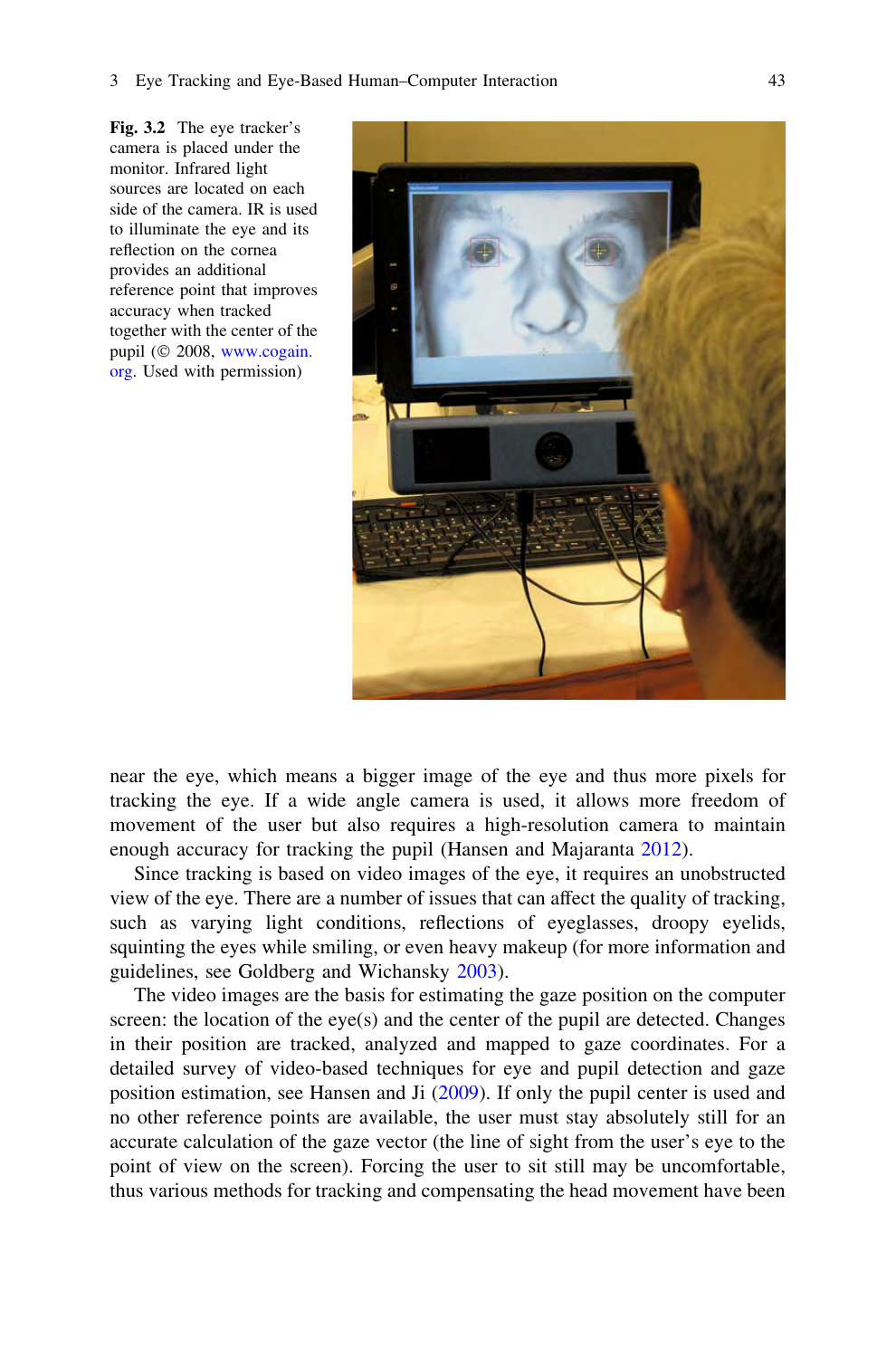<span id="page-5-0"></span>

Fig. 3.3 The relationship between the pupil center and the corneal reflection when the user fixates on different locations on the screen (Adapted from Majaranta et al. [2009b\)](#page-24-0)

implemented (e.g. Sugioka et al. [1996](#page-25-0); Murphy-Chutorian and Trivedi [2009;](#page-24-0) Zhu and Ji [2005\)](#page-26-0). Head tracking methods are also required for head-mounted systems, if one wishes to calculate the point of gaze in relation to the user's eye and the environment (Rothkopf and Pelz [2004\)](#page-25-0).

# Infrared Pupil-Corneal Reflection Tracking

Systems only based on visible light and pupil center tracking tend to be inaccurate and sensitive to head movement. To address this problem, a reference point, a so called ''corneal reflection'' or glint, can be added. Such a reference point can be added by using an artificial infrared (IR) light source aimed on- or off-axis at the eye. An on-axis light source will result in a ''bright pupil'' effect, making it easier for the analysis software to recognize the pupil in the image. The effect is similar to the red-eye effect caused by flash in a photograph. The off-axis light results in "dark pupil" images. Both will help in keeping the eye area well lit but they do not disturb viewing or affect pupil dilation since IR light is invisible to the human eye (Duchowski [2003\)](#page-21-0).

By measuring the corneal reflection(s) from the IR source relative to the center of the pupil, the system can compensate for inaccuracies and also allow for a limited degree of head movement. Gaze direction is then calculated by measuring the changing relationship between the moving pupil center of the eye and the corneal reflection (see Fig. 3.3). As the position of the corneal reflection remains roughly constant during eye movement, the reflection will remain static during rotation of the eye and changes in gaze direction, thus giving a basic eye and head position reference. In addition, it also provides a simple reference point to compare with the moving pupil, and thus enables calculation of the gaze vector (for a more detailed explanation, see Duchowski and Vertegaal [2000\)](#page-22-0).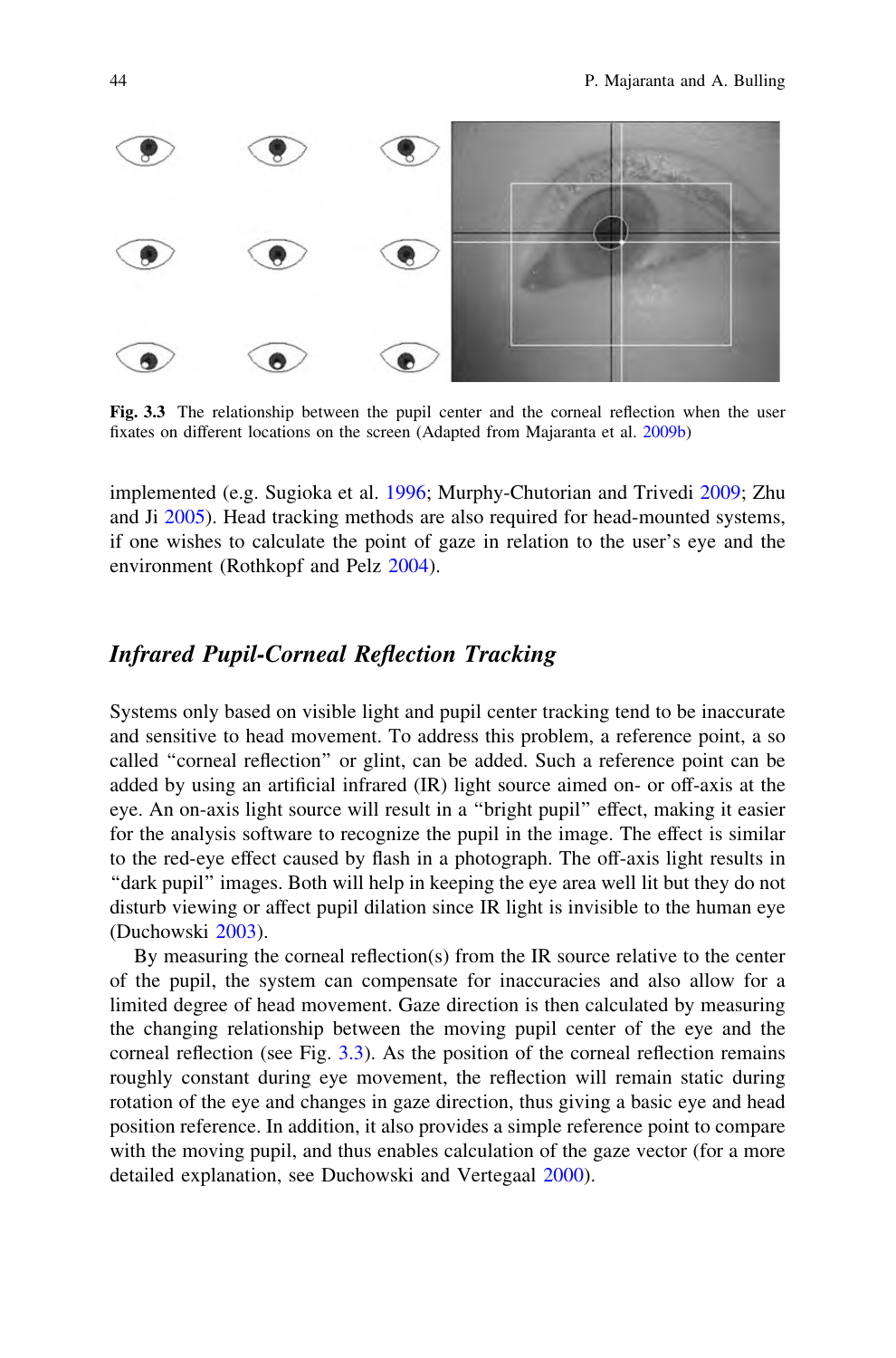While IR illumination enables fairly accurate remote tracking of the user it does not work well in changing ambient light, such as in outdoors settings. There is an ongoing research that tries to solve this issue (see e.g. Kinsman and Pelz [2012;](#page-23-0) Bengoechea et al. [2012\)](#page-20-0). In addition, according to our personal experience, there seems to be a small number of people for whom, robust/accurate eye tracking does not seem to work even in laboratory settings. Electrooculography is not dependent or disturbed by lighting conditions and thus can replace VOG-based tracking in some of these situations and for some applications.

# Electrooculography-Based Tracking

The human eye can be modeled as a dipole with its positive pole at the cornea and its negative pole at the retina. Assuming a stable cornea-retinal potential difference, the eye is the origin of a steady electric potential field. The electrical signal that can be measured from this field is called the electrooculogram (EOG). The signal is measured between two pairs of surface electrodes placed in periorbital positions around the eye (see Fig. [3.4\)](#page-7-0) with respect to a reference electrode (typically placed on the forehead). If the eyes move from the center position towards one of these electrodes, the retina approaches this electrode, while the cornea approaches the opposing one. This change in dipole orientation causes a change in the electric potential field, which in turn can be measured to track eye movements. In contrast to video-based eye tracking, recorded eye movements are typically split into one horizontal and one vertical EOG signal component. This split reflects the discretisation given by the electrode setup.

One drawback of EOG compared to video-based tracking is the fact that EOG requires electrodes to be attached to the skin around the eyes. In addition, EOG provides lower spatial POG tracking accuracy and is therefore better suited for tracking relative eye movements. EOG signals are subject to signal noise and artifacts and prone to drifting, particularly if recorded in mobile settings. EOG signals—like other physiological signals—may be corrupted with noise from the residential power line, the measurement circuitry, electrodes, or other interfering physiological sources.

One advantage of EOG compared to video-based eye tracking is that changing lighting conditions have only little impact on EOG signals, a property that is particularly useful for mobile recordings in daily life settings. As light falling into the eyes is not required for the electric potential field to be established; EOG can also be measured in total darkness or when the eyes are closed. It is for this reason that EOG is a well-known measurement technique for recording eye movements during sleep, e.g. to identify REM phases (Smith et al. [1971](#page-25-0)) or diagnosing sleep disorders (Penzel et al. [2005\)](#page-24-0). The second major advantage of EOG is that the signal processing is computationally light-weight and particularly does not require any complex video and image processing. Consequently, while EOG has traditionally been used in stationary settings (Hori et al. [2006](#page-23-0); Borghetti et al. [2007](#page-20-0)), it can also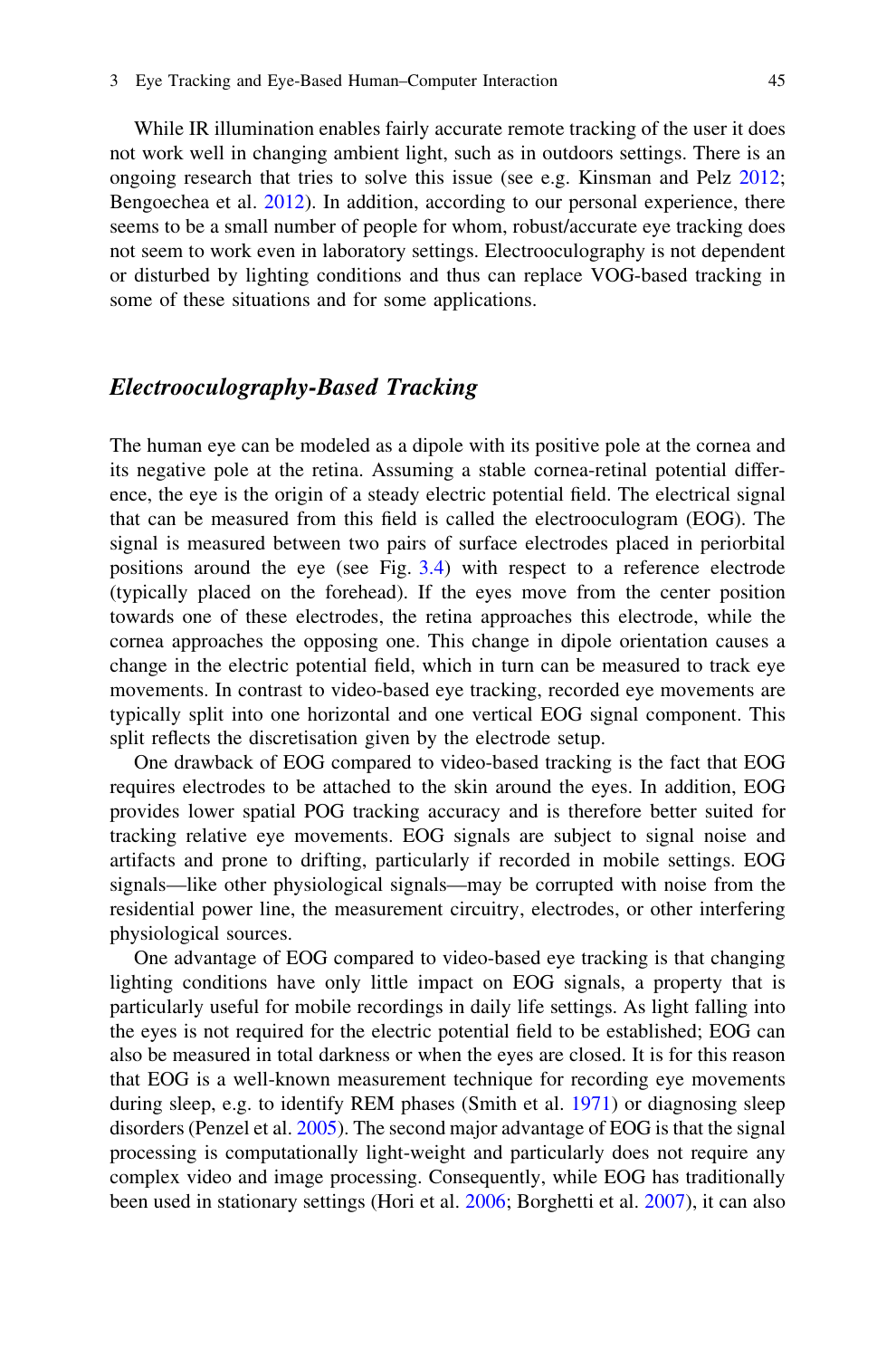<span id="page-7-0"></span>

Fig. 3.4 Wearable EOG goggles (Bulling et al. [2008b](#page-21-0), [2009b\)](#page-21-0)

be implemented as a low-power and fully embedded on-body system for mobile recordings in daily life settings (Manabe and Fukumoto [2006;](#page-24-0) Vehkaoja et al. [2005;](#page-26-0) Bulling et al. [2008b](#page-21-0), [2009b\)](#page-21-0). While state-of-the art video-based eye trackers require additional equipment for data recording and storage, such as laptops, and are limited to recording times of a few hours, EOG allows for long-term recordings, allowing capture of people's everyday life (Bulling et al. [2012a,](#page-20-0) [b\)](#page-21-0).

# Eye Tracker Calibration and Accuracy

Before a remote video-based eye tracking system can map gaze onto a screen, it must be calibrated to that screen for each user. This is usually done by showing a number of calibration points on the screen and asking the user to consecutively fixate at these points, one at a time. The relationship between the pupil position and the corneal reflections changes as a function of eye gaze direction (see Fig. [3.3](#page-5-0)). The images of the eye and thus its orientation in space are analyzed by the computer for each calibration point, and each image is associated with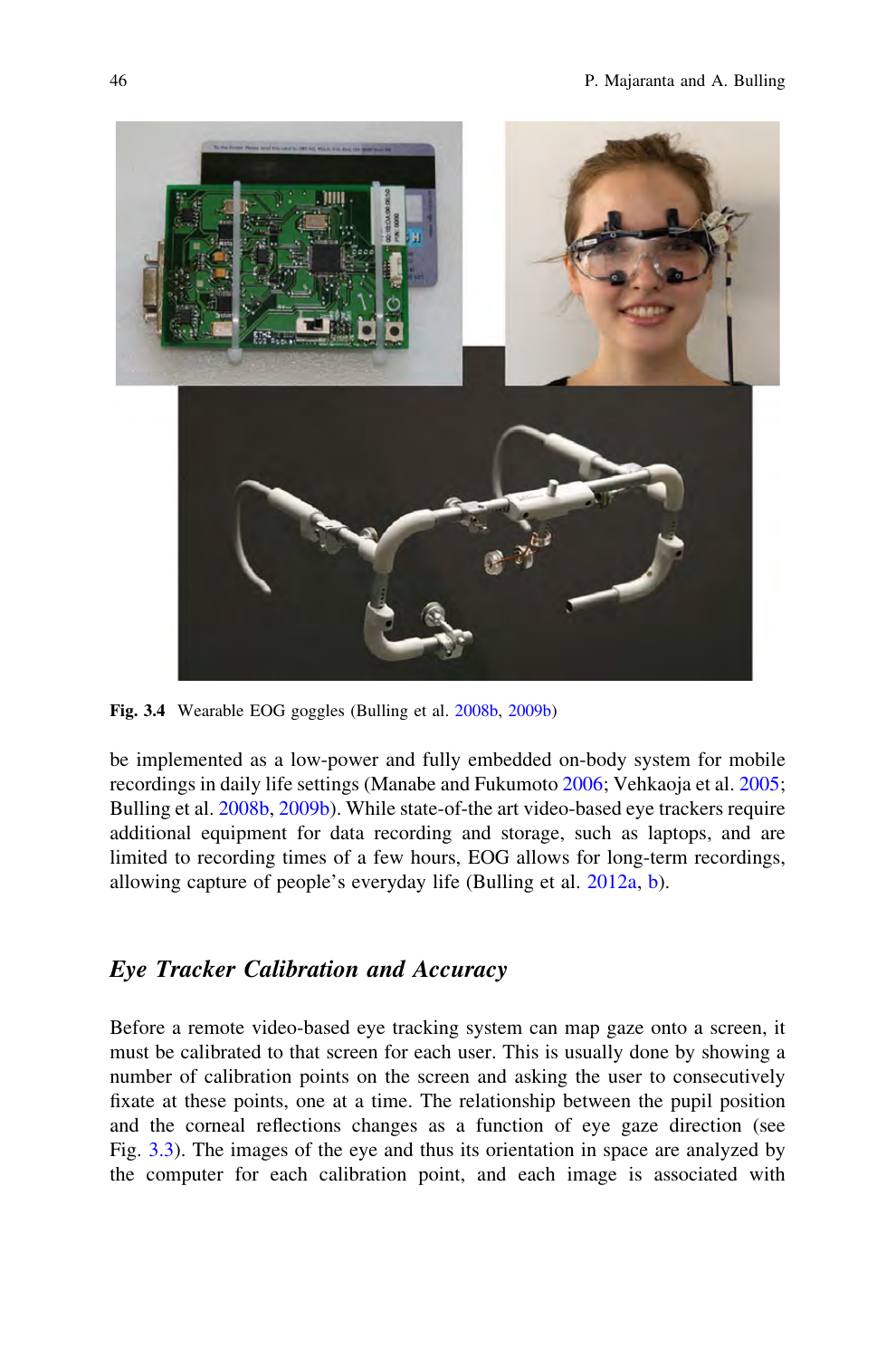corresponding screen coordinates. These main points are used to calculate any other point on-screen via interpolation of the data.

Gaze mapping is more challenging for mobile head-mounted eye trackers as, in contrast to remote eye trackers, the user and thus eye tracker cannot be assumed to be positioned in a fixed location or distance relative to the screen to which the tracker was initially calibrated. The system can be calibrated by asking the user to fixate at certain points in the environment (e.g. indicated by a laser pointer) and the system obtains the eye angle during each calibration point (Schneider et al. [2005\)](#page-25-0). If a scene camera is used, it is possible to overlay the gaze point on top of the scene video for offline analysis. For real-time use, the most common solution to this problem is to place visual markers in the environment, calibrate the eye tracker relative to these markers, and to use computer vision techniques to detect and track them and map gaze accordingly in real time. The robustness of recognizing the markers can be improved by using reflective markers (Essig et al. [2012\)](#page-22-0). Given that visual markers can only be tracked with a certain accuracy, gaze estimates obtained from head-mounted eye trackers are typically less accurate than those from remote systems. In addition, the eye glass frames or the helmet where the camera is attached may occasionally move, causing some drifting.

Calibration is a key factor defining the accuracy of any eye tracker. If the calibration is successful, the accuracy is typically about  $0.5^{\circ}$  of visual angle. This corresponds to about 15 pixels on a  $17''$  display with the resolution of  $1024 \times 768$  pixels, viewed from a distance of 70 cm. Even with successful calibration, the practical accuracy may be less due to drifting which will cause an offset between the measured point of gaze and the actual gaze point. Such drifting may be caused by changes in lighting and pupil size. In head mounted systems, it is also possible that the camera has moved along with the frames. Various methods have been implemented to prevent drifting (Hansen et al. [2010\)](#page-22-0) or to cope with it (Stampe and Reingold [1995\)](#page-25-0). If both eyes are tracked, it usually not only improves accuracy in general but also limits drifting. Since calibration takes time and may be seen as an obstacle for using eye tracking in everyday applications, techniques requiring only one calibration point, automatic calibration procedures, and ''calibration-free'' systems have been developed (see e.g. Nagamatsu et al. [2010](#page-24-0)).

Even if the eye tracker was perfectly accurate, it may still be impossible to know the exact pixel the user is focused on. This is because everything within the fovea is seen in detail and the user can move attention within this area without voluntarily moving her eyes. Besides, the eyes perform very small, rapid movements, so-called micro saccades, even during fixations to keep the nerve cells in the retina active and to correct slight drifting in focus. Thus, if the cursor of an ''eye mouse'' were to follow eye movements faithfully, the cursor movement would appear jerky and it would be difficult to concentrate on pointing (Jacob [1993\)](#page-23-0). Therefore, the coordinates reported by the system are often ''smoothed'' by averaging data from several raw gaze points. This may have an effect on the responsiveness of the system, especially if the sample rate of the camera is low.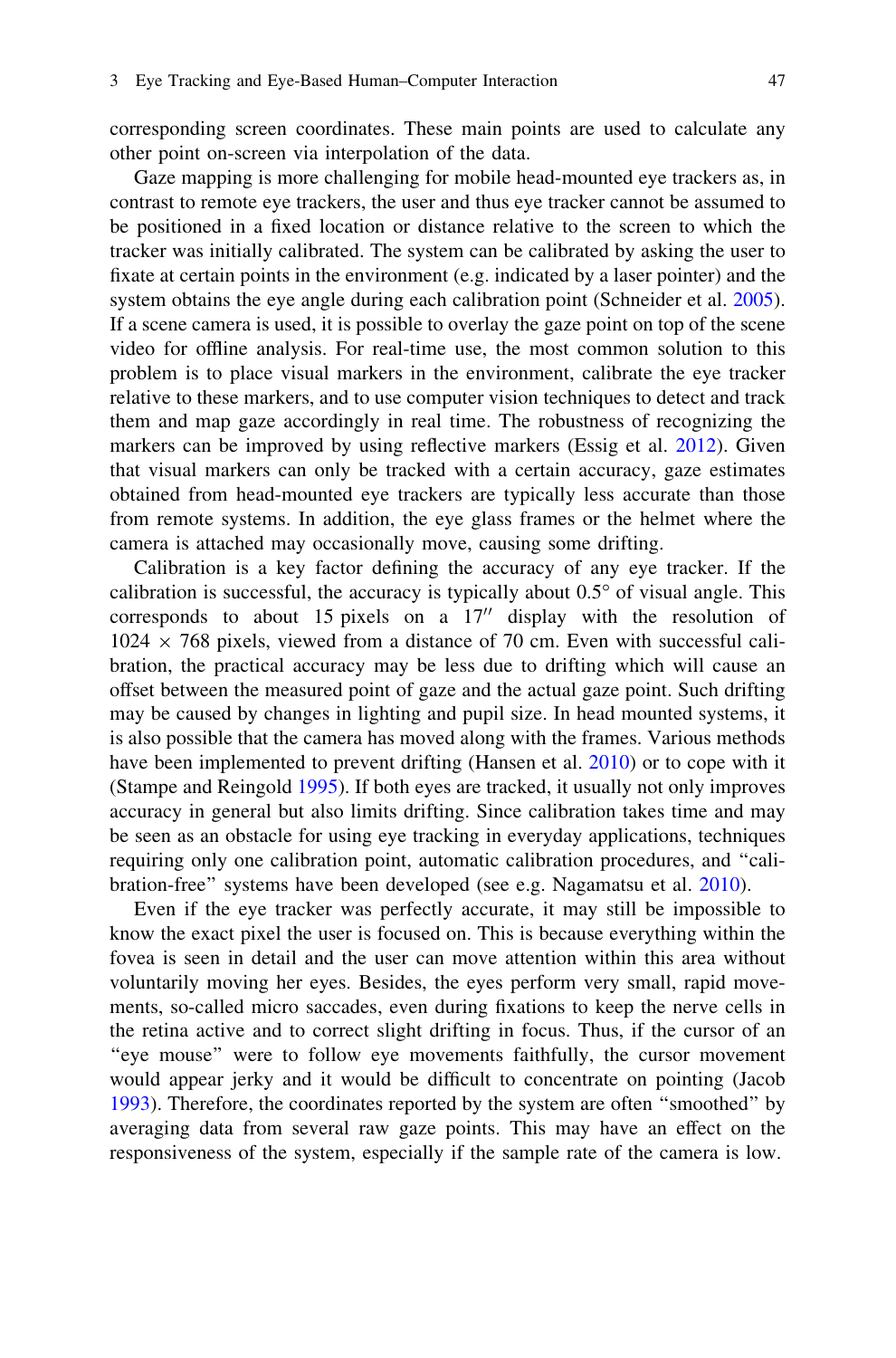#### Eye-Based Interaction

While gaze may not be as accurate an input device as, for example, a manual mouse, if the target objects are large enough, gaze can be much faster at pointing (Sibert and Jacob [2000;](#page-25-0) Ware and Mikaelian [1987](#page-26-0)). Gaze not only shows where our current visual attention is directed at but it also often precedes action, meaning we look at things before acting on them. Thus, there is a lot of potential in using gaze in human-computer interfaces either as an input method or as an information source for proactive interfaces.

Using gaze as an input method can be problematic, since the same modality is used for both perception and control. The system needs to be able to distinguish casual viewing of an object from intentional control, in order to prevent the ''Midas touch'' problem where all items viewed are selected (Jacob [1991](#page-23-0)). Gaze is also easily distracted by movement in the peripheral vision, resulting in unwanted glances away from the object of interest. Eye movements are also largely unconscious and automatic. When necessary, however, one can control gaze at will, which makes voluntary eye control possible.

#### Implementation Issues

We will now discuss issues involved in implementing gaze-control in HCI and give practical hints on how to avoid typical caveats using the different eye tracking techniques. We will then review gaze-based applications and real life examples that demonstrate successful gaze interaction.

#### Accuracy and Responsiveness

There are several ways to cope with the spatial inaccuracy of the measured point of gaze. Increasing the size of the targets makes them easier to hit by gaze. The drawback of increasing the target size is that fewer objects fit on the screen at any time. This increases the need to organize them hierarchically in menus and submenus, which, in turn, slows down interaction. Other methods include for example dynamic zooming and fish-eye lenses (Ashmore et al. [2005;](#page-20-0) Bates and Istance [2002\)](#page-20-0). It is also possible to combine gaze with other modalities. For example, the user can look at the target item and confirm the desired object by speech (Miniotas et al. [2006](#page-24-0)), touch input (Stellmach and Dachselt [2012](#page-25-0)), or head movement (Špakov and Majaranta [2012](#page-25-0)).

If the eye is used as a replacement for the mouse cursor, poor calibration means the cursor may not be located exactly at the point of the user's focus, but offset by a few pixels. In addition, the constant movement of the eye may make it hard to hit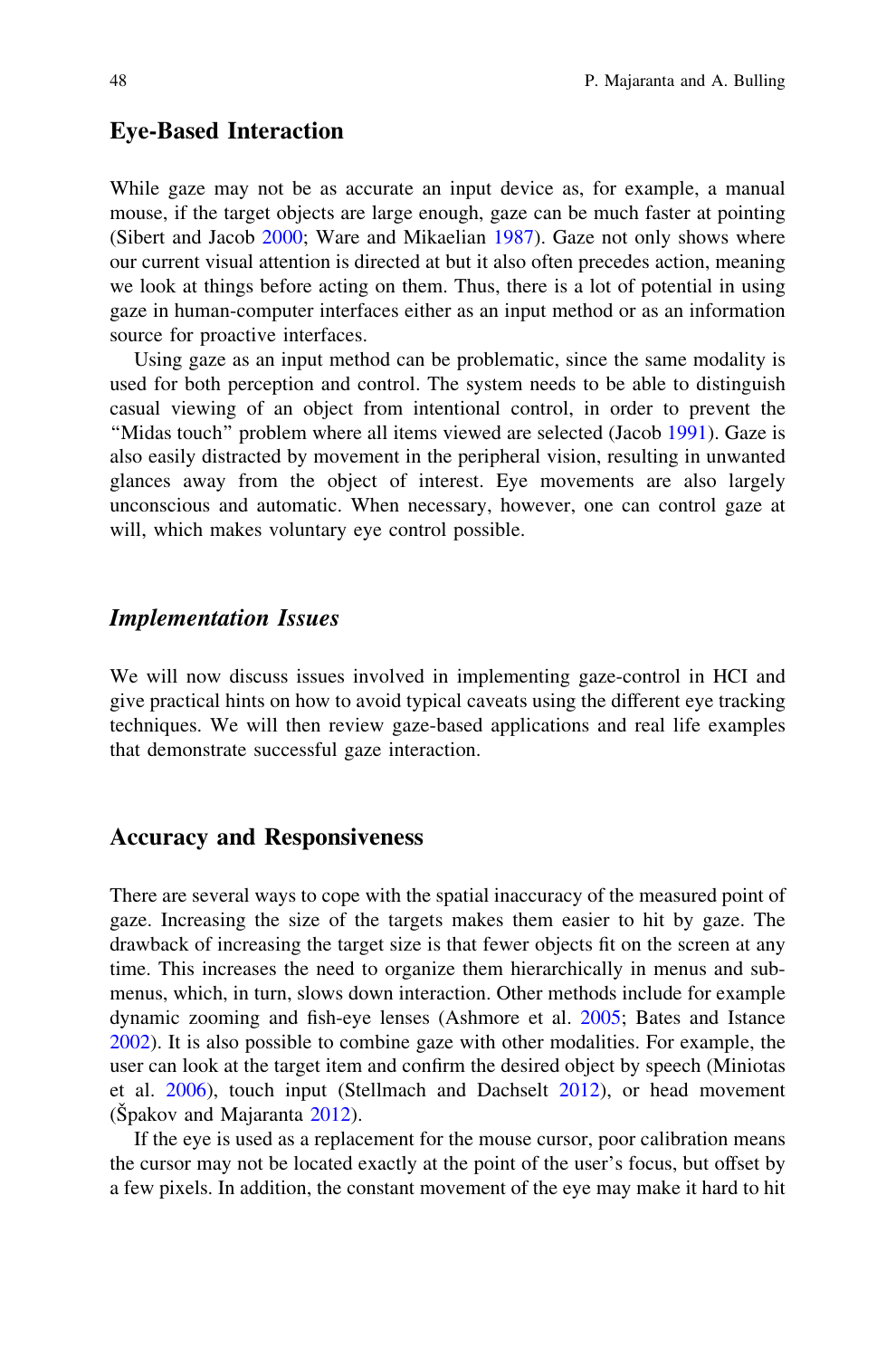a target with the eye. Eyes not only move during saccades but they also make small movements during a fixation. The jittery movement of the cursor may distract concentration as the user's attention is drawn by the movement in the parafoveal vision. If the user tries to look at the cursor, he may end up chasing it as the cursor is always is a few pixels away from the point they are looking at (Jacob [1995\)](#page-23-0). Experienced users may learn either to ignore the cursor or to take advantage of the visual feedback provided by the cursor in order to compensate for any slight calibration errors by adjusting their gaze point accordingly to bring the cursor onto an object. Nevertheless, it is useful to smooth the cursor movement. A stable cursor is more comfortable to use and it is easier to keep it long enough upon a target for it to be selected. The level of the smoothing should be adjusted to suit the application, because extensive smoothing may slow down the responsiveness of the cursor too much for tasks requiring fast-paced actions (e.g. action games).

A video-based system places the cursor at the point of the user's gaze. However, since the EOG potential is proportional to the angle of the eye in the head, an EOG-based mouse pointer is moved by changing the angle of the eyes in the head. This means the user can move the mouse cursor by moving the eyes, the head, or both. Thus, even if EOG as such may not be as accurate as VOG-based tracking methods, it allows head movements to be used for fine-tuning the position of the cursor.

## Midas Touch

Coping with the Midas touch problem is maybe the most prominent challenge of gaze interaction. Various methods have been implemented and tested over the years (Velichkovsky et al. [1997](#page-26-0)). An easy way to prevent unintentional selections is to combine gaze pointing with an additional modality. This can be a spoken confirmation, a separate manual switch, a blink, a wink, a sip, a puff, a wrinkling, or any muscle activity available to the user (Skovsgaard et al. [2012\)](#page-25-0).

For systems based solely on gaze-control, the most common method for preventing erroneous activations is to introduce a brief delay, a so-called ''dwell time'', to differentiate viewing and gaze-control. The duration should match the specific requirements of the task and the user. Expert eye typists require only a very short dwell time duration (e.g. 300 ms) while novices may prefer longer dwell time durations (e.g. 1000 ms) that give them more time to think, react and cancel the action (Majaranta [2012\)](#page-24-0). A long continuous dwelling (fixation) can be uncomfortable and tiring to the eyes. On the other hand, the possibility to adjust dwell time supports efficient learning of the gaze-controlled interface and increases user satisfaction (Majaranta et al. [2009a](#page-24-0)).

Other ways to implement eye-based selection include, for example, specially designed selection areas and gaze gestures. Ohno [\(1998](#page-24-0)) divided the menu objects into two areas: command name and selection area (located side by side on each menu item). This enabled the user to glance through the items by reading their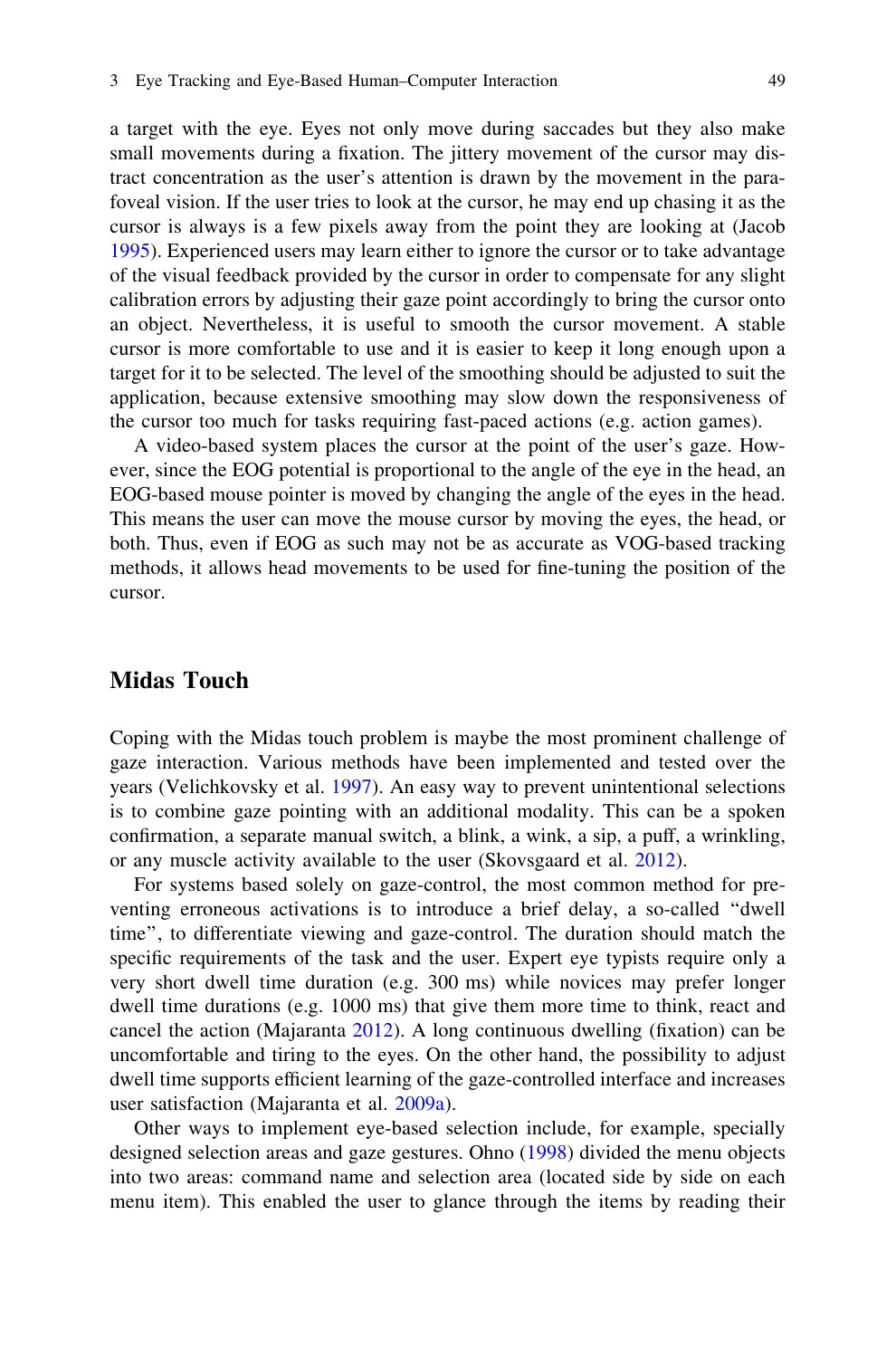labels (command name) and select the desired item by moving the gaze to the selection area. In gesture based systems, the user initiates commands by making a sequence of ''eye strokes'' (Drewes and Schmidt [2007\)](#page-21-0). Such gaze gestures can either be made by looking at certain areas on or off-the screen (Isokoski [2000;](#page-23-0) Wobbrock et al. [2008\)](#page-26-0), or by making relative eye strokes without focusing on any specific target. The latter is useful especially in EOG-based systems where the user may execute commands simply by moving eyes up-down or left-right (Bulling et al. [2008a](#page-21-0), [b\)](#page-21-0). Gestures are also useful in low-cost systems as they do not require accurate calibration (Huckauf and Urbina [2008\)](#page-23-0). Simple gestures up, down, left or right can be used as a joystick, for example, to remotely control a toy car by gaze (Fig. [3.5\)](#page-12-0).

Using gaze-initiated selection, corresponding feedback must be provided by the application. When manually pressing a button, the user makes the selection and physically executes it. In comparison, when using dwell time, the user only initiates the action; the system executes it after a predefined interval. Appropriate feedback plays an essential role in gaze-based interfaces; the user must be given clear indication of the status of the system: is the tracker following the gaze accurately, has the system recognized the target the user is looking at (feedback on focus), and has the system selected the intended object (feedback on selection).

It is also important to note that the user cannot simultaneously control an object and view the effects of the action, unless the effect appears on the object itself. For example, if the user is entering text by gaze, he or she cannot see the text appear in the text input field while simultaneously selecting a letter by ''eye pressing'' a key on an on-screen keyboard. Majaranta et al. [\(2006](#page-24-0)) showed that proper feedback significantly reduces errors and increase interaction speed in gaze-based text entry. For example, a simple animated feedback of the progression of the dwell time helped novices to maintain their gaze on the target for the full duration required for the item to be selected, thus reducing errors caused by premature exits. Successful feedback was also reflected in the gaze behavior and user satisfaction; as the users became more confident they no longer felt the need to repeatedly swap their gaze between the keyboard and the input field.

As discussed above, the calibration offset and the constant cursor movement may distract attention. Thus, it is often useful to give the visual feedback on the target item itself. If the item is highlighted on focus, the system appears as accurate and responsive to the user. It may also be useful to design the gaze-reactive button so that the user will look at the center of it, which will help in preventing errors and maintaining good accuracy. If the calibration is off by a few pixels, a look near the edge of the button may result in an error (e.g. a button adjacent to the target may get selected instead). If the user will always look at the center of the successfully selected button, this may also act as a checkpoint for dynamic re-calibration.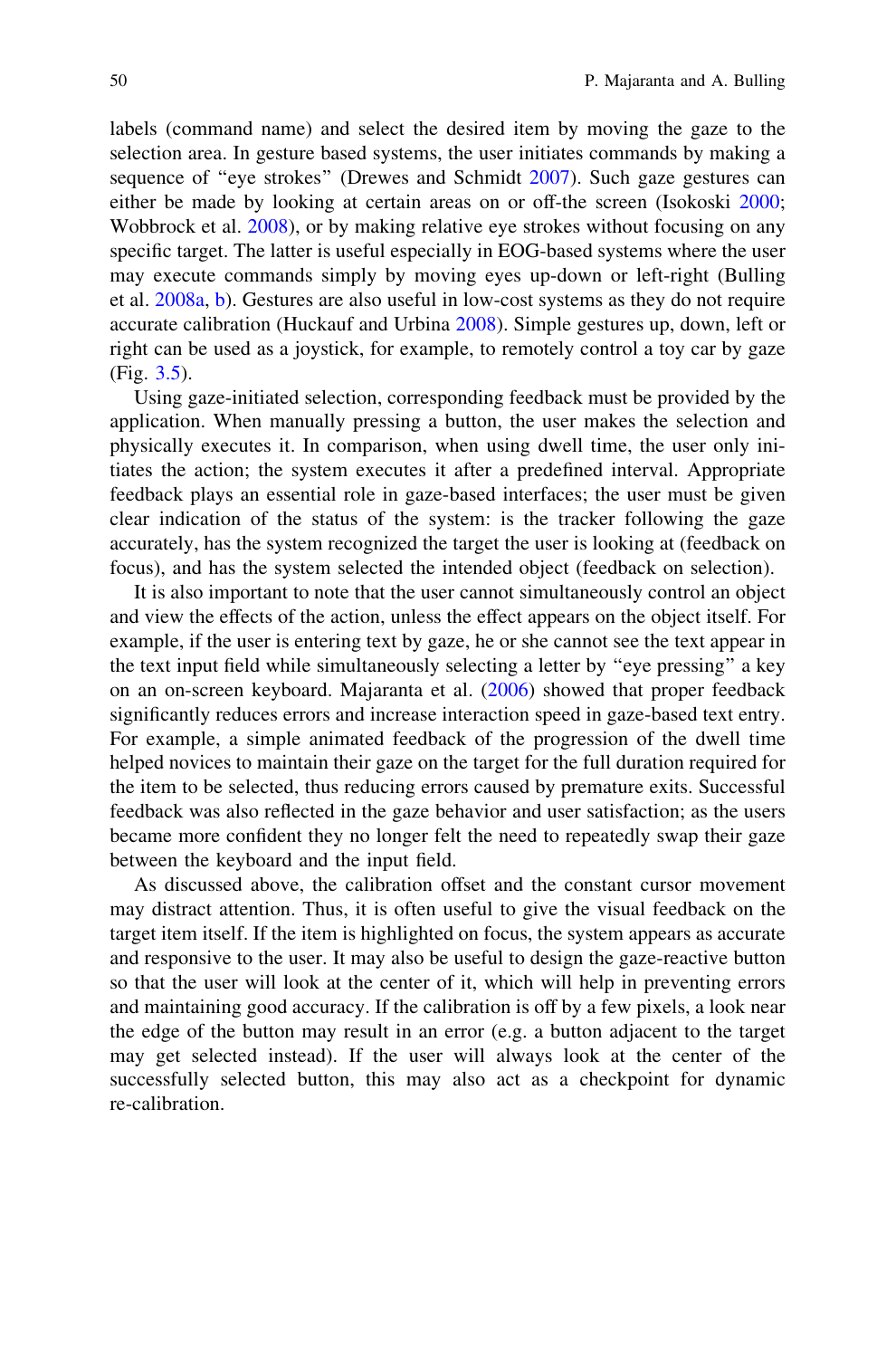<span id="page-12-0"></span>Fig. 3.5 The toy car (described in Fejtová et al. [2009\)](#page-22-0) is controlled by relative eye movements that act like a joystick to move the car forward or backward, or turn it *left* or *right* (© 2006, [www.](http://www.cogain.org) [cogain.org.](http://www.cogain.org) Used with permission)



# Gaze Interaction Applications

Information from eye movements and gaze direction can be utilized on various levels in a wide variety of applications. Some applications require the user to move her eyes voluntarily while other systems monitor the eye movements subtly in the background and require no special effort from the user.

Fairclough [\(2011\)](#page-22-0) suggested a four-group classification to describe the different kinds of physiological computing system. The categories start from the overt, intentional systems (such as conventional input devices) and end with the covert, unintentional systems (e.g. ambulatory monitoring). Each individual system can be placed on this continuum and some systems may also be hybrids that contain features from different categories. A similar continuum can also be used to describe different types of gaze-based systems, starting from applications where the intention is the driving force, requiring full, overt, conscious attention from the user (see Fig. [3.6](#page-13-0)). In the middle, we have attentive applications that somehow react to the user's behavior but do not require any explicit control from the user. An advanced form of this are adaptive applications that learn the user's behavior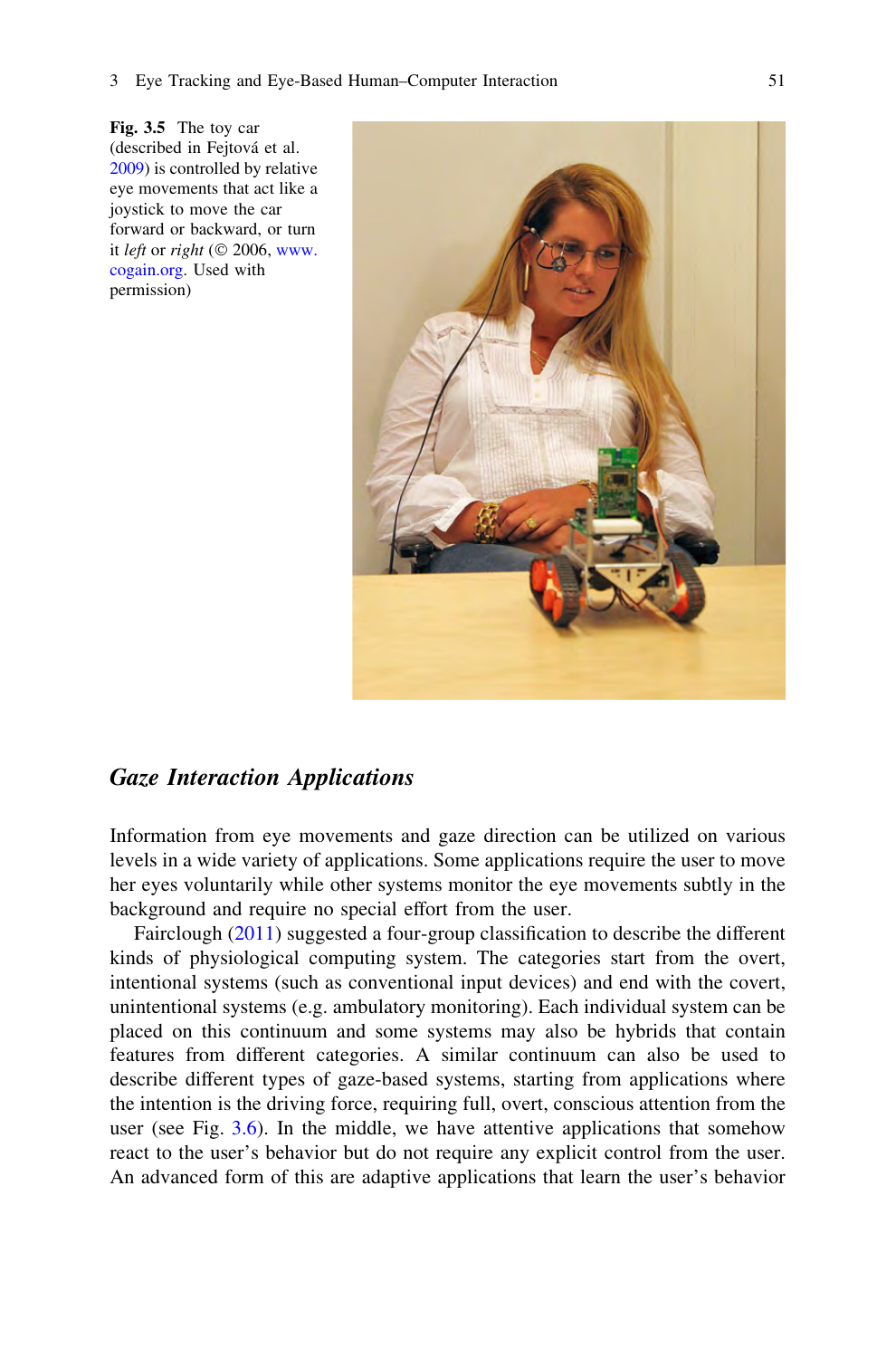<span id="page-13-0"></span>

Fig. 3.6 Continuum of eye tracking applications from intentional to unintentional systems

patterns and are able to model the user's behavior. In the other end, we have systems that passively monitor their eye behavior, requiring no conscious input from the user whose behavior is monitored and analyzed. In the following section, we provide examples of representative applications for each category.

(1) Explicit eye input is utilized in applications that implement gaze-based command and control. Here, people use voluntary eye movements and consciously control their gaze direction, for example, to communicate or control a computer. Gaze-based control is especially useful for people with severe disabilities for whom eyes may be the only or—due to developments in technology—a reckonable option to interact with the world (Bates et al. [2006;](#page-20-0) Donegan et al. [2009](#page-21-0)).

In its simplest form, the eye can be used as a switch. For example, the user may blink once or twice, or use simple vertical or horizontal eye movements as an indication of agreement or disagreement (obtainable even with a low-cost web camera based tracker). The most common way to implement gaze-based control is to use the eye's capability to point at the desired target (requiring a more accurate tracker). Mouse emulation, combined with different techniques and gaze-friendly tools for dragging, doubleclick, screen magnification etc. make it possible to control practically any graphical interface based on windows, icons, menus, and pointer devices (WIMP). It should be noted, though, that gaze control of WIMP is noticeably slower and more error prone than control by conventional mouse and keyboard (e.g. gaze typing reaches about 20 wpm which is far from the 80 wpm by a touch typist, see Majaranta et al. [2009a\)](#page-24-0). However, with special techniques such as zooming to overcome the inaccuracy problems, gaze becomes comparable with other special access methods such as head pointing where head movement is used to control the cursor movement (Bates and Istance [2002](#page-20-0); Hansen et al. [2004](#page-22-0); Porta et al. [2010](#page-25-0)). Other example applications include gaze-based text entry, web browsing, gazecontrolled games, music, etc. (see e.g. (Majaranta and Räihä [2002;](#page-24-0)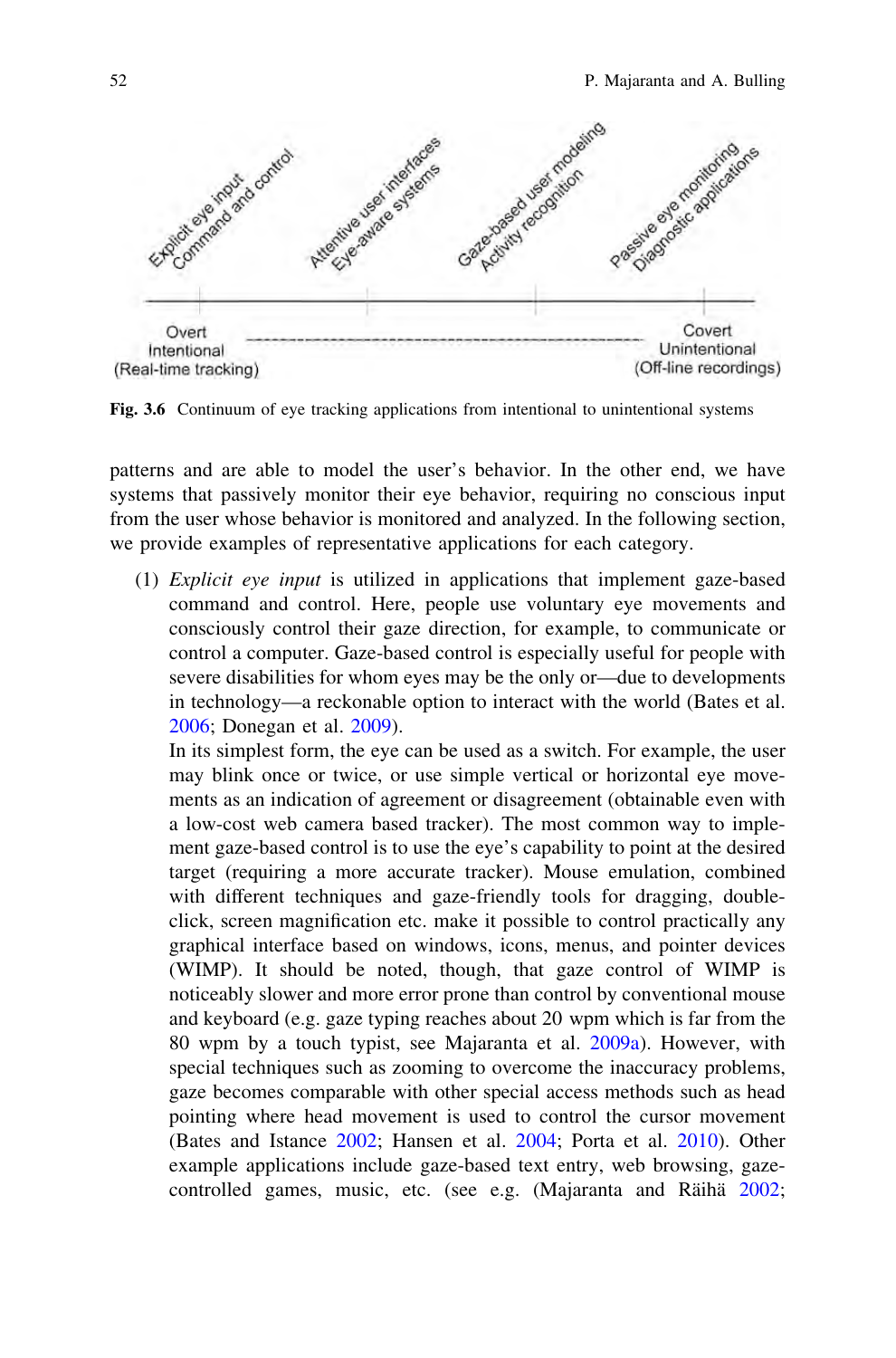Castellina and Corno [2007](#page-21-0); Isokoski et al. [2009;](#page-23-0) Vickers et al. [2010](#page-26-0)). For a review of different techniques and applications for gaze-based computer control, see (Skovsgaard et al. [2012](#page-25-0)).

Some applications, such as eye drawing or steering of a wheelchair with the eyes, are not best suited for a simple point-and-select interface. For example, drawing a smooth curve is not possible with fixations and saccades but would require smooth pursuit type of eye movement. Such continuous smooth movement is not easy for the human eyes but require a target to follow or some other visual guidance (e.g. the after image effect, see Lorenceau [2012\)](#page-23-0). Similarly, in steering tasks or navigation in e.g. virtual worlds require special techniques that take into account the special characteristics of eye input (Bates et al. [2008](#page-20-0); Hansen et al. [2008](#page-22-0)).

Most current assistive gaze-controlled systems utilize video and infrared based eye trackers. However, a lot of research has been conducted on EOGbased systems and some of them are currently in real use by people with disabilities (see EagleEyes, [www.eagleeyes.org\)](http://www.eagleeyes.org). Patmore et al. [\(1998](#page-24-0)) developed an EOG-based system intended to provide a pointing device for people with physical disabilities. Basic eye movement characteristics detected from EOG signals, such as saccades, fixations, blinks and deliberate movement patterns, have been used for hands-free operation of stationary human-computer (Ding et al. [2005](#page-21-0); Kherlopian et al. [2006](#page-23-0)) and human-robot (Kim et al. [2001](#page-23-0); Chen and Newman [2004](#page-21-0)) command interfaces. As part of a hospital alarm system, EOG-based switches provided immobile patients with a safe and reliable way of signaling an alarm (Venkataramanan et al. [2005](#page-26-0)).

Bulling et al. ([2008b,](#page-21-0) [2009a\)](#page-21-0) investigated EOG-based interaction with a desktop using eye gestures, sequences of consecutive relative eye movements. Since EOG measures relative eye movements, it is especially useful for mobile settings, e.g. for assistive robots (Wijesoma et al. [2005](#page-26-0)) and as a control for an electric wheelchair (Barea et al. [2002](#page-20-0); Philips et al. [2007\)](#page-25-0). These systems are intended to be used by physically disabled people who have extremely limited peripheral mobility but still retain eye motor coordination. Mizuno et al. ([2003\)](#page-24-0) used basic characteristics of eye motion to operate a wearable computer system for medical caregivers.

A current trend in gaze-controlled applications seems to be to move gaze interaction away from the desktop environment, to support environmental control by gaze, mobile applications and gaze-based mobility, and control of physical objects and human-robot interaction (e.g. Corno et al. [2010;](#page-21-0) Dybdal et al. [2012](#page-22-0); Fejtová et al. [2009;](#page-22-0) Mohammad et al. [2010](#page-24-0)).

(2) Attentive user interfaces can be considered as non-command interfaces (Nielsen [1993\)](#page-24-0) where the user is not expected to change his or her gaze behavior to give explicit commands. Instead, the information of the user's natural eye movements is used subtly in the background. In its simplest form, an attentive interface may implement a ''gaze-contingent display'' that shows a higher resolution image on the area the user is focusing on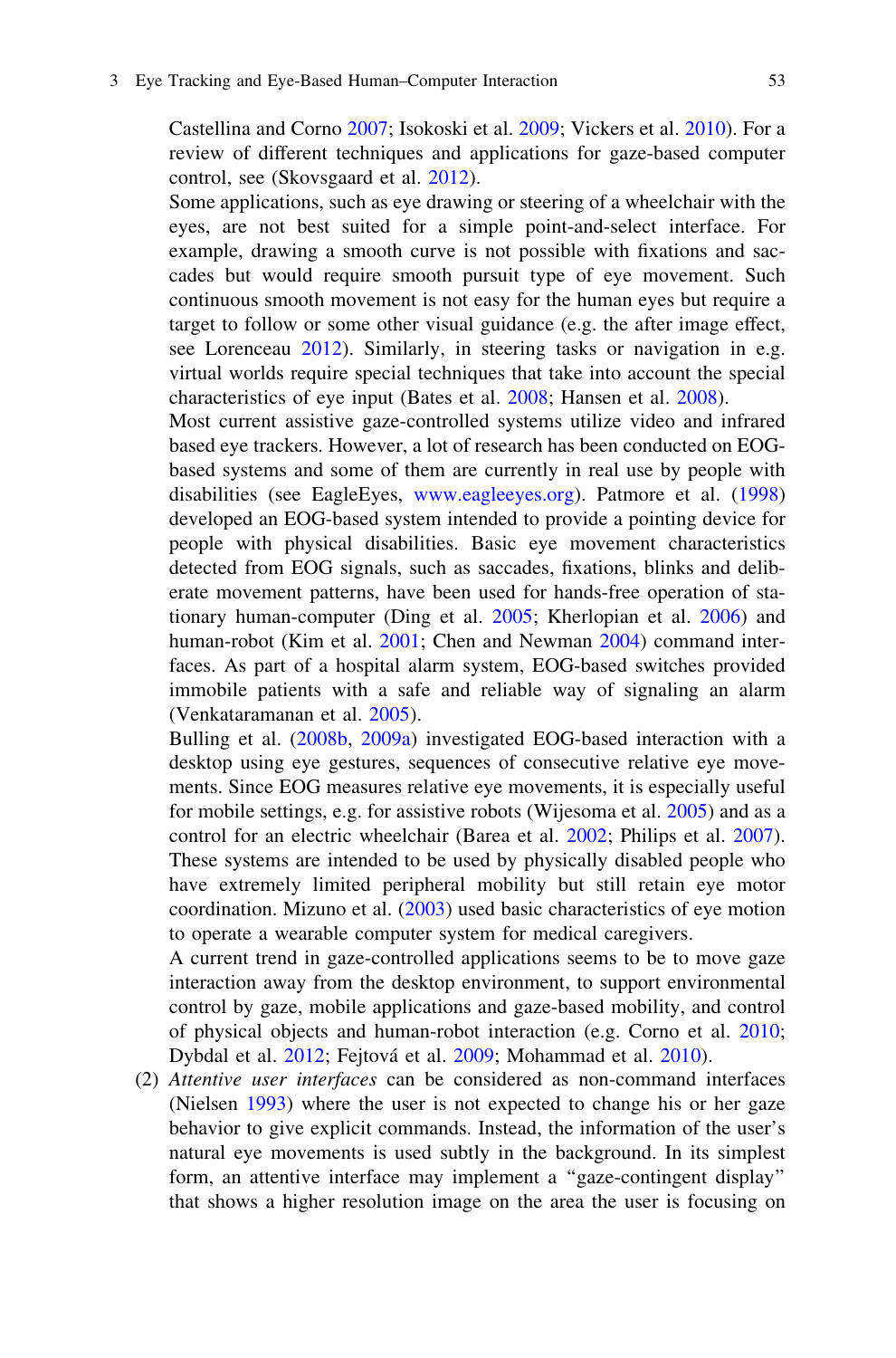while maintaining a lower resolution in the periphery in order to save bandwidth (Duchowski et al. [2004\)](#page-21-0). Another example is given by Vesterby et al. ([2005\)](#page-26-0) who experimented with gaze-guided viewing of interactive movies where the plot of the movie changes according to the viewer's visual interest. The movie contained scenes where the narrative would branch based on the level of visual interest paid by the viewers on the key objects in the movie. The choice did not require any special effort from the viewer as it was based on their viewing behavior. If the user is explicitly required to give commands and if gaze-reactive areas are emphasized by explicit feedback, it might disturb the immersion and the viewer might lose track of the story line.

There is a thin line between attentive interfaces and explicit gaze input. An attentive system may assist the user's conventional manual interactions. For example, information from the eye movements may be used to automatize part of the task. For example, the eyes are used to set the focus (e.g. on viewed window/dialog) while manual input is used to select the focused item (Fono and Vertegaal [2005](#page-22-0)). Some systems constantly monitor the user's natural gaze behavior and may assist for example by automatically fetching information so that it can be shown immediately as the user moves her gaze to the information window (Jacob [1991](#page-23-0); Hyrskykari et al. [2000\)](#page-23-0). If the user knows her gaze is being tracked, she may also learn to adapt her gaze behavior in order to take better benefit of the gaze-aware features of the system (Hyrskykari et al. [2003\)](#page-23-0). For example, a gaze-aware reading assistant provides automatic translations for foreign words and phrases when it detects deviations in reading behavior. The reader may also explicitly trigger the translation by staring at the difficult word (Fig. [3.7\)](#page-16-0). An attentive system may be gaze-aware or eye-aware. For some applications, simply detecting the presence of the eye(s) may be useful, without knowledge of the gaze direction. Eye-contact detection is useful for example in home appliances which know they are being attended to. For example, an attentive TV knows when it is looked at and could pause the movie if the viewer turns her gaze away. Another example is a multimodal ''look-to-talk'' application that reacts to spoken commands only when the user is visually attending it (Shell et al. [2004\)](#page-25-0). As the application reacts to the user's natural behavior by explicit commands, it is important to provide enough information of the system state so that the user does not lose control and is able to react to potential problems caused by the inaccuracy of gaze. It has been argued (e.g. by Jacob [1993\)](#page-23-0), that the eye, as a perceptual organ, is best suited for interaction as an additional input. It is thus unlikely that systems based solely on gaze input would attract wider audiences. However, attentive applications that incorporate eye input into the interface in a natural way, have a lot of potential for mainstream applications that may help able-bodied and disabled users alike. For a review and more information about attentive applications, see Räihä et al. [\(2011](#page-25-0)) or Istance and Hyrskykari ([2012](#page-23-0)).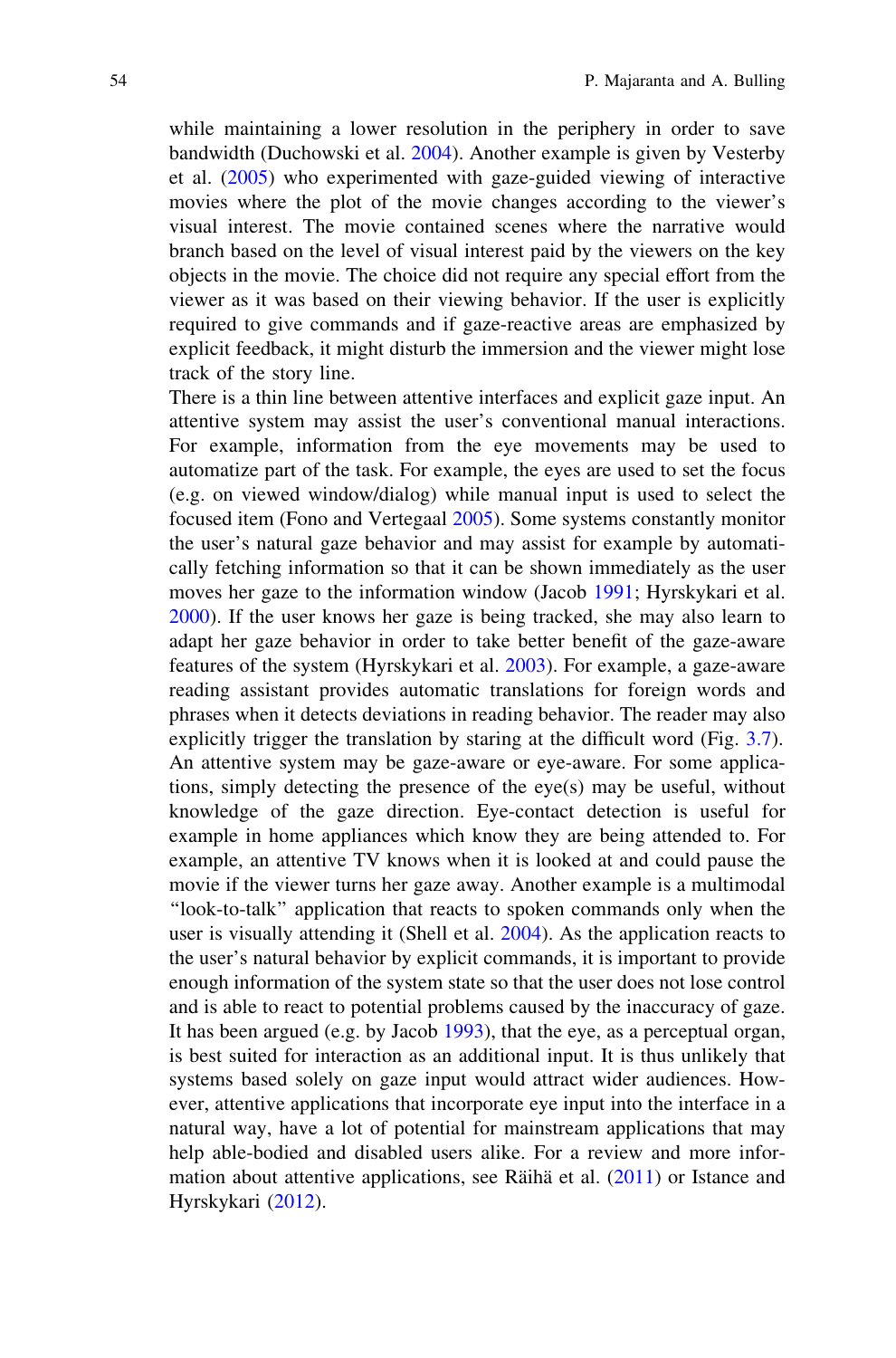<span id="page-16-0"></span>

Fig. 3.7 iDict (Hyrskykari et al. [2000\)](#page-23-0) is an attentive reading aid that automatically shows a translation above the word the user gets stuck with. A full dictionary entry for the word is shown on the side windows as soon as the user moves her gaze to it  $(\circ$  2001, Aulikki Hyrskykari and Päivi Majaranta. Used with permission)

Since gaze often precedes action, an attentive system may try to predict user intentions from the gaze behavior and respond proactively (Kandemir and Kaski [2012\)](#page-23-0). This is possible by monitoring and analyzing the user's behavior over time, which leads us to the next category of the continuum.

(3) Gaze-based user modeling provides a way to better understand the user's behavior, cognitive processes, and intentions. All of the previous gaze-based applications explicitly or implicitly assume that the sole entity of interest is the user's point of gaze on a specific interactive surface or interface. In addition, the vast majority of these applications use gaze as an explicit input. The complementary approach to using the absolute POG is to monitor and analyze the dynamics of visual behavior over time and thus use information on visual behavior implicitly in a computing system from the point of view of the user. The fundamental difference between both approaches can be illustrated by thinking of the former as analyzing ''where (in space) somebody is looking'' and the latter as analyzing ''how somebody is looking''. Automated analysis of eye movements has a long history as a tool in experimental psychology to better understand the underlying cognitive processes of visual perception. For example, Markov processes have been used to model fixation sequences of observers looking at objects with the goal of quantifying the similarity of eye movements (Hacisalihzade et al. [1992\)](#page-22-0), to identify salient image features that affected the perception of visual realism (ElHelw et al. [2008](#page-22-0)), or to interpret eye movements as accurately as human experts but in significantly less time (Salvucci and Anderson [2001\)](#page-25-0). Others demonstrated that different tasks, such as reading, counting, talking, sorting, and walking, could be compared with each other by using eye movement features, such as mean fixation duration or mean saccade amplitude (Canosa [2009\)](#page-21-0).

All of these works analyzed differences of eye movements performed by users while viewing different visual stimuli. A recent trend in human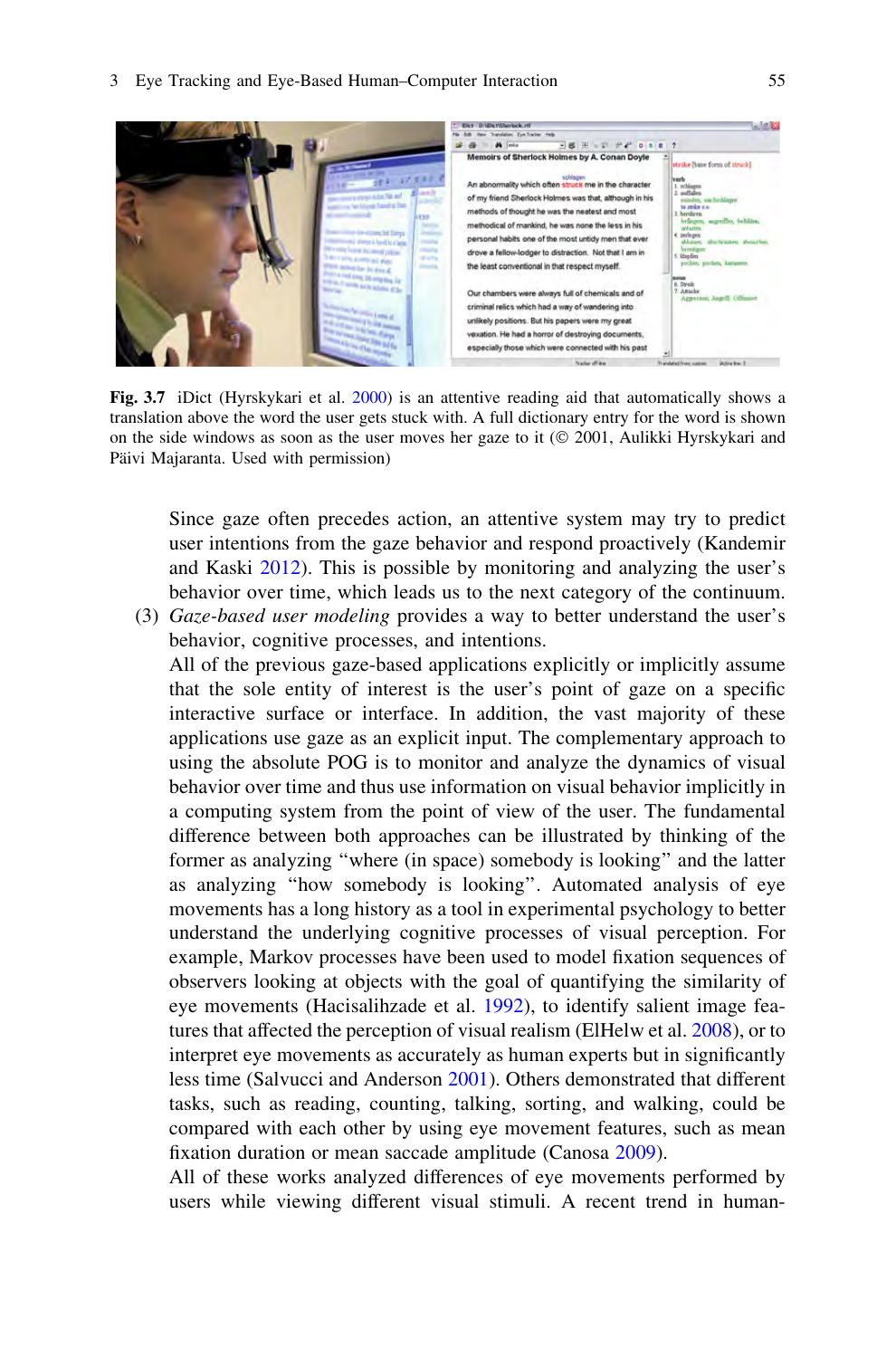computer interaction is to move beyond such purely descriptive analyses of a small set of specific eye movement characteristics toward developing holistic computational models of a user's visual behavior. These models typically rely on computational methods from machine learning and pattern recognition (Kandemir and Kaski [2012\)](#page-23-0). The key goal of these efforts is to gain a better understanding of and to be able to perform automatic predictions about user behavior. For example, Bulling et al. demonstrated for the first time that a variety of visual and non-visual human activities, such as reading (Bulling et al. [2008a,](#page-21-0) [2012b](#page-21-0)) or common office activities (Bulling et al. [2009c](#page-21-0), [2011b](#page-21-0)), could be spotted and recognized automatically by analyzing features based solely on eye movement patterns—independent of any information on gaze.

As evidenced by research in experimental psychology, visual behavior is closely linked to a number of cognitive processes of visual perception (Rayner [1995](#page-25-0)). In the first study of its kind, Bulling et al. ([2011a](#page-21-0), [b\)](#page-21-0) demonstrated that they could automatically recognise visual memory recall from eye movements by predicting whether people were looking at familiar or unfamiliar pictures. Using a support vector machine classifier and personindependent classifier training they achieved a top recognition performance of 84.3 %. In another study, Tessendorf et al. ([2011\)](#page-25-0) showed that high cognitive load during concentrated work could be recognized from visual behavior with up to 86 % accuracy. Finally, Bednarik et al. [\(2012](#page-20-0)) investigated automatic detection of intention from eye movements. However, Greene et al. [\(2012](#page-22-0)) were not able to automatically recognize the task that elicited specific visual behaviors using linear classifiers.

(4) Passive eye monitoring is useful for diagnostic applications in which the user's visual behavior is only recorded and stored for later offline processing and analysis with no immediate reaction or effect on the user's interaction with the world (Duchowski [2002](#page-21-0)). While passive eye monitoring has traditionally been conducted in laboratory settings a current trend is to move out from the laboratory and to study people in their natural, everyday settings. For example, Bulling et al. ([2013\)](#page-21-0) proposed and implemented passive long-term eye movement monitoring as a means for computing systems to better understand the situation of the user. Their system allowed to automatically detect high-level behavioral cues, such as being socially or physically active, being inside our outside a building or doing concentrated work. This information could, for example, be used for automatic annotation and filtering in life logging applications. More information of passive eye monitoring and its applications can be found in Hammoud ([2008\)](#page-22-0).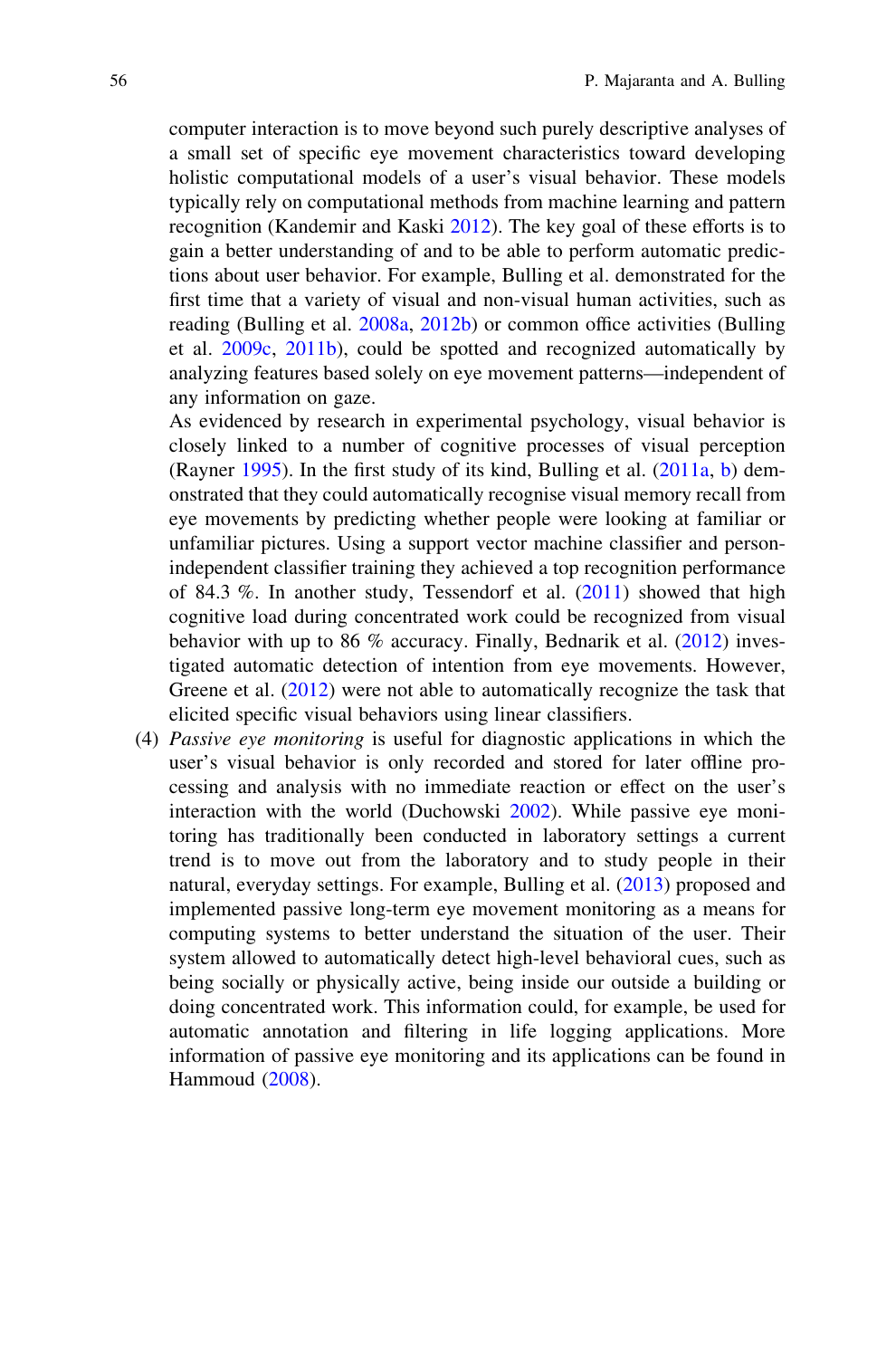#### Conclusion and Future Directions

Eye tracking is no longer a niche technology used by specialized research laboratories or a few select user groups but actively exploited in a wide variety of disciplines and application areas. When choosing an eye tracking system, one should pay attention to the hardware's gaze tracking features as well as the accompanying software and additional accessories. Many eye tracking manufacturers provide different models targeted at different purposes. The systems may use the same basic technical principles of operation, but what makes a certain system suitable for a specific purpose are the applications (software) that utilize the raw eye data, e.g. software for recording and analyzing the gaze path, or assistive software that allow the eye to be used as an substitute for the mouse.

Issues to consider from the technical part that affect the suitability of the system for a specific purpose include: spatial and temporal resolution (accuracy), camera angle, freedom of head movements, tolerance to ambient light, tolerance to eye glasses and contact lenses, possibility to track only one or two eyes.

As shown above, video-based eye tracking, especially if implemented as a remote tracker, provides a fairly comfortable non-invasive (contact-free) option for the users. Systems that combine the video with infrared (i.e. track both the pupil and the IR corneal reflection) also provide reasonable freedom of head movement without sacrificing the accuracy too much. However, those systems, especially IR-PCR, are very sensitive to ambient light and changes in the light levels and only provide limited temporal accuracy and recording time. EOG-based eye trackers are not sensitive to lighting conditions. The downside is that EOG can be considered invasive and may be seen as impractical for everyday use, because it require electrodes to be placed around the eye to measure the skin's electrical potential differences. Since EOG is based on the changes in the electrical potential, it can also track all types of eye movements and blinks; this is an option for those for whom VOG-based calibration fails. EOG also continues tracking eye movements even if the user squints or closes the eyes for example during laughing.

There are also differences in the data produced by each of the trackers. Since an EOG-based system provides information on relative eye movements, it is especially useful in situations where only changes in the gaze direction are required (e.g. gaze gestures, navigation and steering tasks, or research on saccades and smooth pursuit). However, VOG based systems may work better if an exact point of gaze is important (e.g. point-and-select tasks).

For some tasks, a combination of EOG and VOG might provide the best results. Apart from a few exceptions (e.g. Du et al. [2012\)](#page-21-0) their combined use has not been applied much. We believe there might be high potential in using a method that combines the best features of each technology, especially for passive eye monitoring and clinical studies conducted in challenging outdoor environments.

Depending on the context and the target environment, one should also consider issues such as the portability, support for wireless use, battery life and modularity of the tracker. The eye tracking device (camera) can be embedded into the edge of the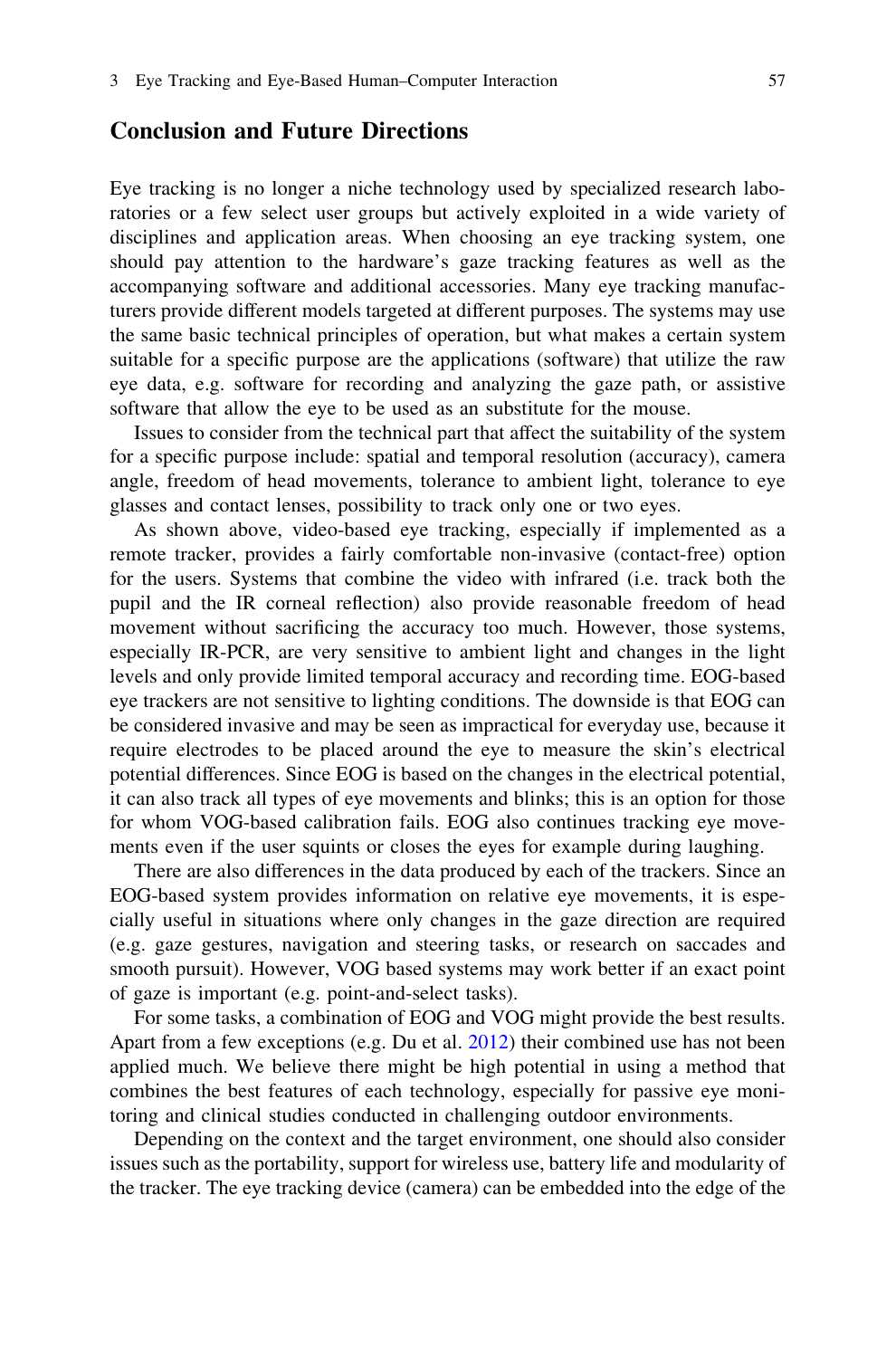computer monitor or be shipped as a separate unit which can be attached to any laptop or other device, or it can be head-worn. Some manufacturers also sell eye tracking modules and tailored solutions that can be integrated into the customer's devices.

From the human factors point of view, the system's invasiveness, ease of use, setup time and available customer support are important issues. For a disabled person, an eye control system is a way of communicating and interacting with the world and may be used extensively in varying conditions. Thus, reliability, robustness, safety, and mounting issues must be carefully taken into account, in addition to ease of use and general usability. In addition, one should be able to tailor the system to match each user's abilities, needs and challenges induced by disease (Donegan et al. [2009\)](#page-21-0). With increased availability, reliability and usability of the state-of-the-art trackers, the focus on gaze assistive technology research is slowly moving from technical challenges toward the human point of view, presenting a need to also study user experience (Mele and Federici [2012\)](#page-24-0).

A current trend in both eye tracking research and application development is the move away from the laboratory to more natural mobile settings both indoors and outdoors (Bulling and Gellersen  $2010$ ). It is for this reason that there is a high demand for systems that can operate in varying mobile contexts. In addition to improved VOG and EOG based techniques, also novel eye tracking approaches are under investigation. Future eye tracking systems may be based on technology and sensory systems that mimic the biological sensing and eye structure. For example, the so-called ''silicon retina'' shows high potential for high speed eye tracking that can provide robust measurements also in ambient light conditions (Liu and Delbuck [2010](#page-23-0)). The pixels in the silicon retina are able to asynchronously respond to relative changes in intensity. This enables fast and robust detection of movement and tracking of object in varying light conditions where traditional video and IR based eye tracking typically fail.

In addition to gaze direction and eye movement patterns, also other eye-related measurements such as the pupil size and even microsaccades can contribute to the interpretation of the user's emotional and cognitive state. Gaze behavior can also be combined with other measurements from the user's face and body, enabling multimodal physiological computing. Gaze-based user modeling may offer a step toward truly intelligent interfaces that are able to facilitate the user in a smart way that complements the user's natural behavior.

Advances in the technology open new areas for eye tracking, widening the scope of gaze-based applications. Current hot topics include all kinds of mobile applications and pervasive systems where the user's visual behavior and attention is tracked and used for eye-based interaction everywhere and at any time, also called pervasive eye tracking and pervasive eye-based human-computer interaction (Bulling et al. [2010,](#page-21-0) [2012a](#page-20-0), [b](#page-21-0); Zhang et al. [2013](#page-26-0); Vidal et al. [2013](#page-26-0)). Other emerging areas include, for example, automotive industry (drowsiness, attention alarms, safety), attentive navigation and location awareness, information retrieval and enhanced visual search, human-robot interaction, attentive intelligent tutoring systems (e.g. Jokinen and Majaranta [2013](#page-23-0); Nakano et al. [2012;](#page-24-0) Zhang et al. [2012\)](#page-26-0). For people with special needs, mobile eye tracking may give more freedom by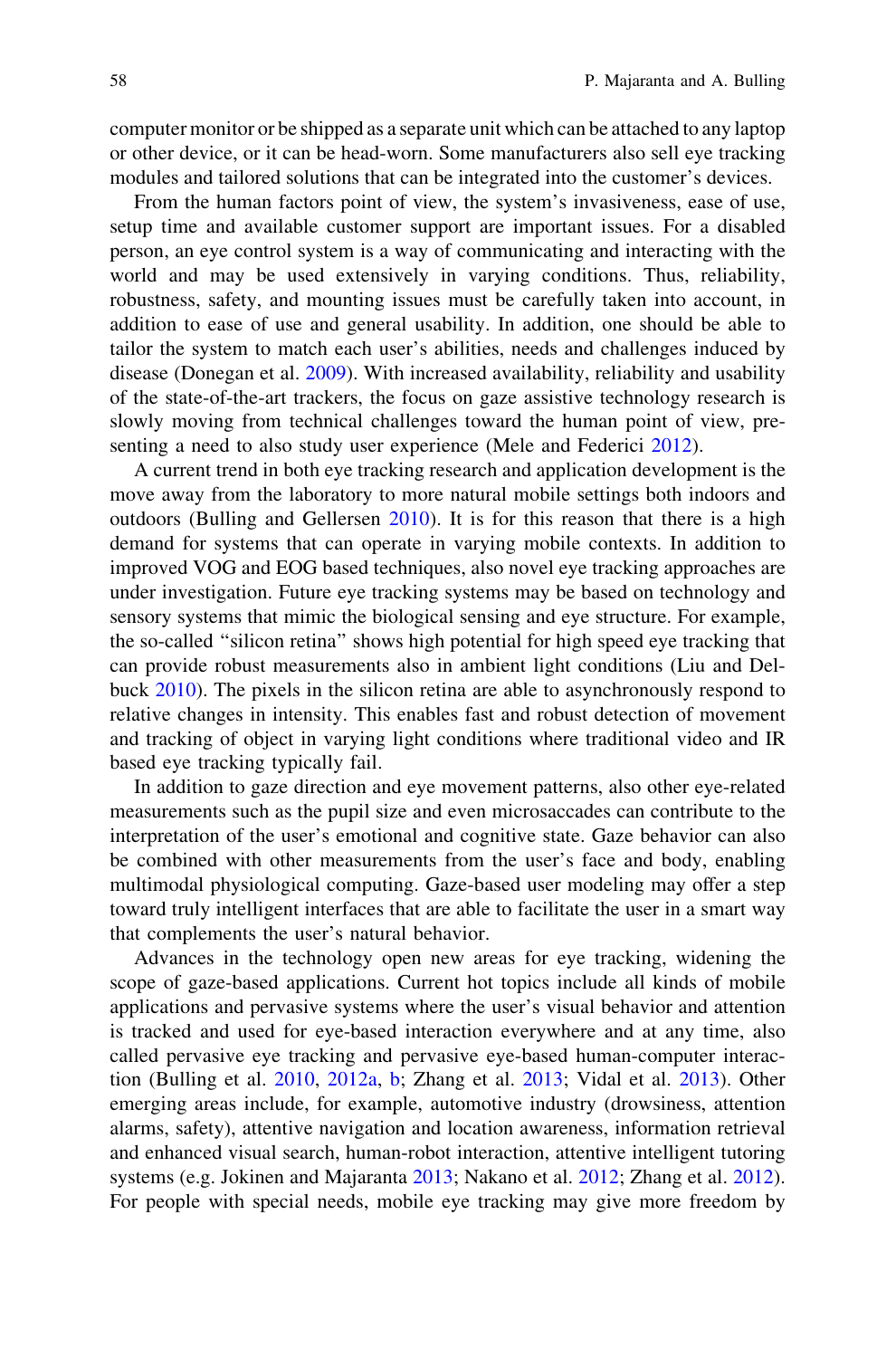<span id="page-20-0"></span>wheelchair control, tele-presence and tele-operation of technology (Wästlund et al. [2010;](#page-26-0) Alapetite et al. 2012).

Eye tracking is becoming an increasingly interesting option even in traditional computing. Major technology companies and the gaming industry are starting to show growing interest in embedding eye tracking in their future products, such as laptops and tablets (Tobii [2011;](#page-25-0) Fujitsu [2012](#page-22-0)). Vision based technologies are already widely used in the gaming field, enabling players to use gestures and full body movement to control the games, and eye tracking is envisioned to be part of future gaming (Larsen [2012\)](#page-23-0). The hype on smart glasses (such as the Google Glass) indicates that it is only a matter of time, when the first eye-controlled consumer product will enter the market. Wider use would mean lower costs. Thus, a breakthrough in one field can give a boost also to other areas of eye tracking.

## References

- Alapetite A, Hansen JP, MacKenzie IS (2012) Demo of gaze controlled flying. In: Proceedings of the 7th Nordic conference on human-computer interaction: making sense through design, NordiCHI'12. ACM, New York, pp 773–774
- Ashmore M, Duchowski AT, Shoemaker G (2005) Efficient eye pointing with a fisheye lens. In: Proceedings of graphics interface 2005, GI'05. Canadian Human-Computer Communications Society, Waterloo, Ontario, pp 203–210
- Barea F, Boquete L, Mazo M, Lopez E (2002) System for assisted mobility using eye movements based on electrooculography. IEEE Trans Neural Syst Rehabil Eng 10(4):209–218
- Bates R, Donegan M, Istance HO et al (2006) Introducing COGAIN—communication by gaze interaction. In: Clarkson J, Langdon P, Robinson P (eds) Designing accessible technology. Springer, London, pp 77–84
- Bates R, Istance H (2002) Zooming interfaces!: enhancing the performance of eye controlled pointing devices. In: Proceedings of the 5th international ACM conference on assistive technologies, Assets'02. ACM, New York, pp 119–126
- Bates R, Istance HO, Vickers S (2008) Gaze interaction with virtual on-line communities. Designing inclusive futures. Springer, London, pp 149–162
- Bednarik R, Vrzakova H, Hradis M (2012) What you want to do next: a novel approach for intent prediction in gaze-based interaction. In: Proceedings of the symposium on eye tracking research and applications, ETRA'12. ACM, New York, pp 83–90
- Bengoechea JJ, Villanueva A, Cabeza R (2012) Hybrid eye detection algorithm for outdoor environments. In: Proceedings of the 2012 ACM conference on ubiquitous computing, UbiComp'12. ACM, New York, pp 685–688
- Brigham FJ, Zaimi E, Matkins JJ et al (2001) The eyes may have it: reconsidering eye-movement research in human cognition. In: Scruggs TE, Mastropieri MA (eds) Technological applications. Advances in learning and behavioral disabilities, vol 15. Emerald Group Publishing Limited, Bingley, pp 39–59
- Borghetti D, Bruni A, Fabbrini M et al (2007) A low-cost interface for control of computer functions by means of eye movements. Comput Biol Med 37(12):1765–1770
- Bulling A, Cheng S, Brône G et al (2012a) 2nd international workshop on pervasive eye tracking and mobile eye-based interaction (PETMEI 2012). In: Proceedings of the 2012 ACM conference on ubiquitous computing, UbiComp 2012. ACM, New York, pp 673–676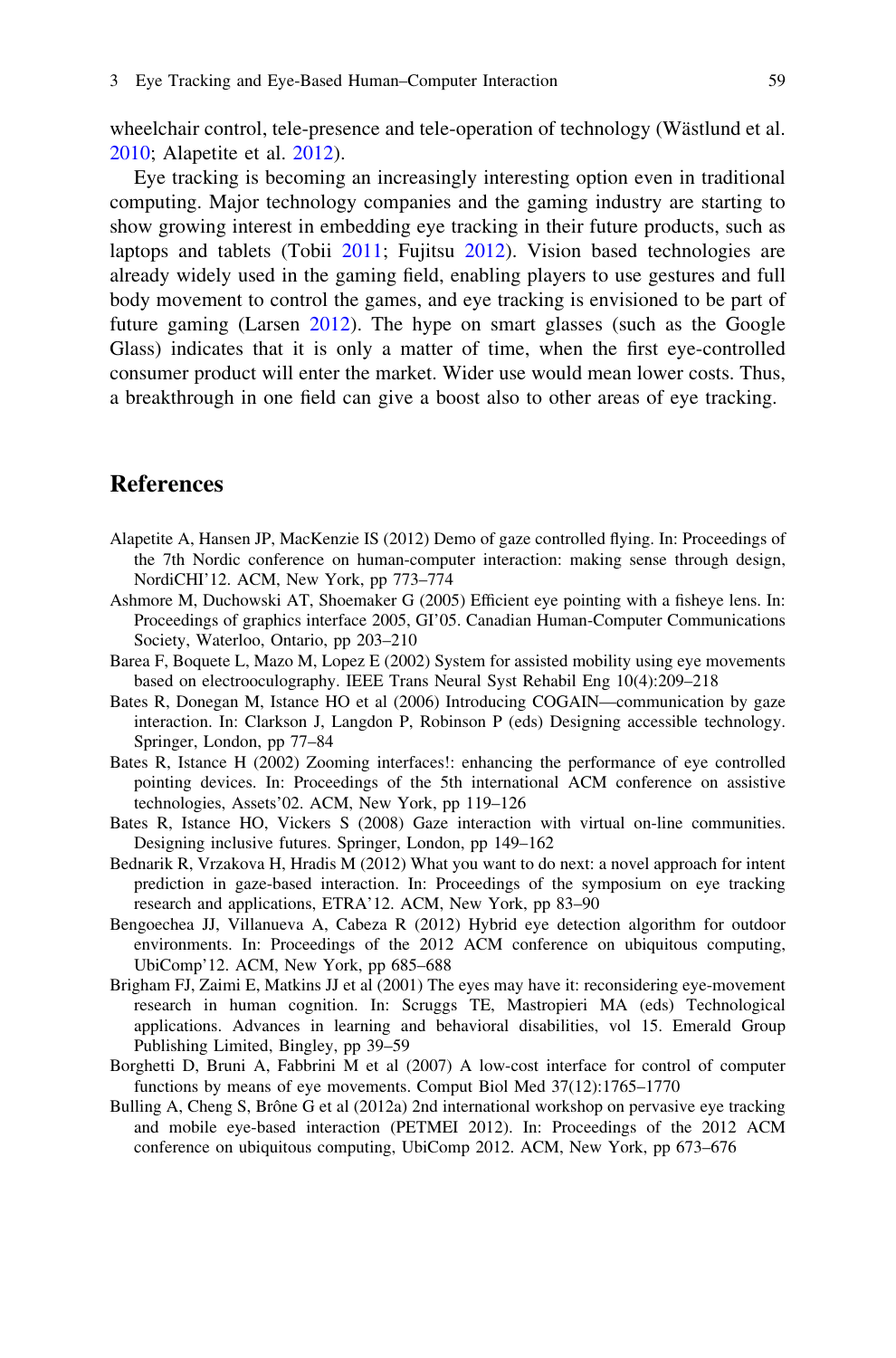- <span id="page-21-0"></span>Bulling A, Ward JA, Gellersen H et al (2008a) Robust recognition of reading activity in transit using wearable electrooculography. In: Proceedings of the 6th international conference on pervasive computing, Pervasive 2008, pp 19–37
- Bulling A, Gellersen H (2010) Toward mobile eye-based human-computer interaction. IEEE Pervasive Comput 9(4):8–12
- Bulling A, Roggen D, Tröster G (2008b) It's in your eyes—Towards context-awareness and mobile hci using wearable EOG goggles. In: Proceedings of the 10th international conference on ubiquitous computing. ACM, New York, pp 84–93
- Bulling A, Roggen D, Tröster G (2009a) Wearable EOG goggles: eye-based interaction in everyday environments. In: Extended abstracts of the 27th ACM conference on human factors in computing systems, CHI'09. ACM, New York, pp 3259–3264
- Bulling A, Roggen D, Tröster G (2009b) Wearable EOG goggles: seamless sensing and contextawareness in everyday environments. J Ambient Intell Smart Environ 1(2):157–171
- Bulling A, Ward JA, Gellersen H et al (2009c) Eye movement analysis for activity recognition. In: Proceedings of the 11th international conference on ubiquitous computing, UbiComp 2009. ACM, New York, pp 41–50
- Bulling A, Roggen D (2011a) Recognition of visual memory recall processes using eye movement analysis. In: Proceedings of the 13th international conference on ubiquitous computing, UbiComp 2011. ACM, New York, pp 455–464
- Bulling A, Ward JA, Gellersen H et al (2011b) Eye movement analysis for activity recognition using electrooculography. IEEE Trans Pattern Anal Mach Intell 33(4):741–753
- Bulling A, Ward JA, Gellersen H (2012b) Multimodal recognition of reading activity in transit using body-worn sensors. ACM Trans Appl Percept 9(1):2:1–2:21
- Bulling A, Weichel C, Gellersen H (2013) EyeContext: recognition of high-level contextual cues from human visual behavior. In: Proceedings of the 31st SIGCHI international conference on human factors in computing systems, CHI 2013. ACM, New York, pp 305–308
- Canosa RL (2009) Real-world vision: selective perception and task. ACM Trans Appl Percept 6(2):article 11, 34 pp
- Castellina E, Corno F (2007) Accessible web surfing through gaze interaction. In: Proceedings of the 3rd Conference on communication by gaze interaction, COGAIN 2007, Leicester, 3–4 Sept 2007, pp 74–77
- Chen Y, Newman WS (2004) A human-robot interface based on electrooculography. In: Proceedings of the international conference on robotics and automation, ICRA 2004, vol 1, pp 243–248
- Corno F, Gale A, Majaranta P et al (2010) Eye-based direct interaction for environmental control in heterogeneous smart environments. In: Nakashima H et al (eds) Handbook of ambient intelligence and smart environments. Springer, New York, pp 1117–1138
- Ding Q, Tong K, Li G (2005) Development of an EOG (ElectroOculography) based humancomputer interface. In: Proceedings of the 27th annual international conference of the engineering in medicine and biology society, EMBS 2005, pp 6829–6831
- Donegan M, Morris DJ, Corno F et al (2009) Understanding users and their needs. Univ Access Inf Soc 8(4):259–275
- Drewes H, Schmidt A (2007) Interacting with the computer using gaze gestures. In: Proceedings of INTERACT '07. Lecture notes in computer science, vol 4663. Springer, Heidelberg, pp 475-488
- Du R, Liu R, Wu T et al (2012) Online vigilance analysis combining video and electrooculography features. In: Proceedings of 19th international conference on neural information processing, ICONIP 2012. Lecture notes in computer science, vol 7667. Springer, Heidelberg, pp 447–454
- Duchowski AT (2002) A breadth-first survey of eye-tracking applications. Behav Res Meth 34(4):455–470
- Duchowski AT (2003) Eye tracking methodology: theory and practice. Springer, London
- Duchowski AT, Cournia NA, Murphy HA (2004) Gaze-contingent displays: a review. CyberPsychol Behav 7(6):621–634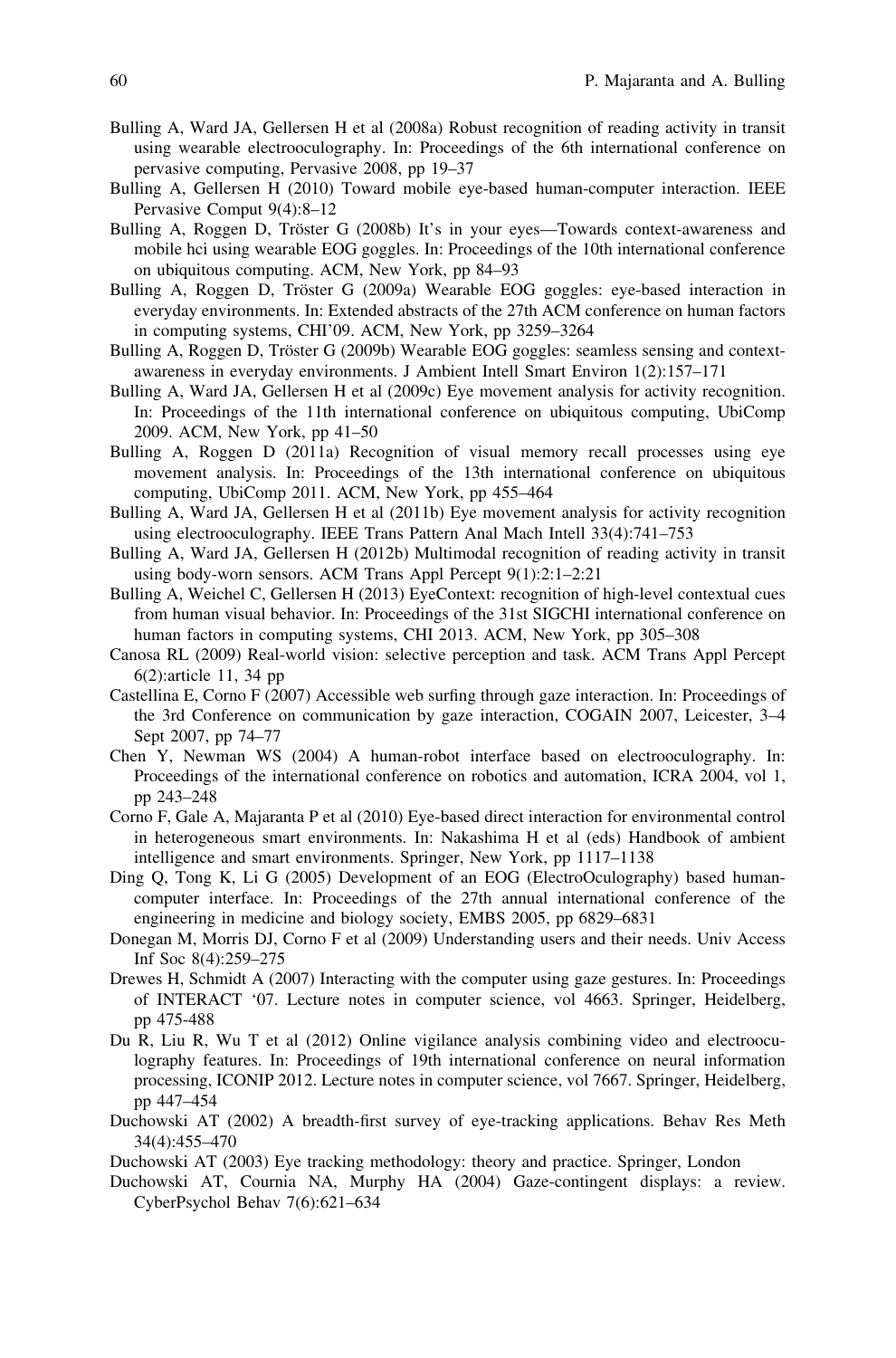- <span id="page-22-0"></span>Duchowski AT, Vertegaal R (2000) Eye-based interaction in graphical systems: theory and practice. Course 05, SIGGRAPH 2000. Course notes. ACM, New York. [http://eyecu.ces.](http://eyecu.ces.clemson.edu/sigcourse/) [clemson.edu/sigcourse/](http://eyecu.ces.clemson.edu/sigcourse/). Accessed 23 Feb 2013
- Dybdal ML, San Agustin J, Hansen JP (2012) Gaze input for mobile devices by dwell and gestures. In: Proceedings of the symposium on eye tracking research and applications, ETRA '12. ACM, New York, pp 225–228
- ElHelw MA, Atkins S, Nicolaou M et al (2008) A gaze-based study for investigating the perception of photorealism in simulated scenes. ACM Trans Appl Percept 5(1):article 3, 20 pp
- Ellis S, Cadera R, Misner J et al (1998) Windows to the soul? What eye movements tell us about software usability. In: Proceedings of 7th annual conference of the usability professionals association, Washington, pp 151–178
- Essig K, Dornbusch D, Prinzhorn D et al (2012) Automatic analysis of 3D gaze coordinates on scene objects using data from eye-tracking and motion-capture systems. In: Proceedings of the symposium on eye tracking research and applications, ETRA'12. ACM, New York, pp 37–44
- Fairclough SH (2011) Physiological computing: interacting with the human nervous system. In: Ouwerkerk M, Westerlink J, Krans M (eds) Sensing emotions in context: the impact of context on behavioural and physiological experience measurements. Springer, Amsterdam, pp 1–22
- Fejtová M, Figueiredo L, Novák P et al (2009) Hands-free interaction with a computer and other technologies. Univ Access Inf Soc 8(4):277–295
- Fono D, Vertegaal R (2005) EyeWindows: evaluation of eye-controlled zooming windows for focus selection. In: Proceedings of the SIGCHI conference on human factors in computing systems, CHI'05. ACM, New York, pp 151–160
- Friedman MB, Kiliany G, Dzmura et al (1982) The eyetracker communication system. Johns Hopkins APL Technical Digest 3(3):250–252
- Fujitsu (2012) Fujitsu develops eye tracking technology. Press release 2 Oct 2012. [http://www.](http://www.fujitsu.com/global/news/pr/archives/month/2012/20121002-02.html) [fujitsu.com/global/news/pr/archives/month/2012/20121002-02.html](http://www.fujitsu.com/global/news/pr/archives/month/2012/20121002-02.html). Accessed 23 Feb 2013
- Goldberg JH, Wichansky AM (2003) Eye tracking in usability evaluation: a practitioner's guide. In: Hyönä J, Radach R, Deubel H (eds) The mind's eye: cognitive and applied aspects of eye movement research. North-Holland, Amsterdam, pp 493–516
- Greene MR, Liu TY, Wolfe JM (2012) Reconsidering Yarbus: a failure to predict observers' task from eye movement patterns. Vis Res 62:1–8
- Hacisalihzade SS, Stark LW, Allen JS (1992) Visual perception and sequences of eye movement fixations: a stochastic modeling approach. IEEE Trans Syst Man Cybern 22(3):474–481
- Hammoud R (ed) (2008) Passive eye monitoring: algorithms, applications and experiments. Series: signals and communication technology. Springer, Berlin
- Hansen DW, Ji Q (2009) In the eye of the beholder: a survey of models for eyes and gaze. IEEE Trans Pattern Anal Mach Intell 32(3):478–500
- Hansen DW, Majaranta P (2012) Basics of camera-based gaze tracking. In: Majaranta P et al (eds) Gaze interaction and applications of eye tracking: advances in assistive technologies. Medical Information Science Reference, Hershey, pp 21–26
- Hansen DW, Pece AEC (2005) Eye tracking in the wild. Comput Vis Image Underst 98(1):155–181
- Hansen DW, Skovsgaard HH, Hansen JP et al (2008) Noise tolerant selection by gaze-controlled pan and zoom in 3D. In: Proceedings of the symposium on eye tracking research and applications, ETRA'08. ACM, New York, pp 205–212
- Hansen DW, San Agustin J, Villanueva A (2010) Homography normalization for robust gaze estimation in uncalibrated setups. In: Proceedings of the 2010 symposium on eye-tracking research and applications, ETRA'10. ACM, New York, pp 13–20
- Hansen JP, Tørning K, Johansen AS et al (2004) Gaze typing compared with input by head and hand. In: Proceedings of the 2004 symposium on eye tracking research and applications, ETRA'04. ACM, New York, pp 131–138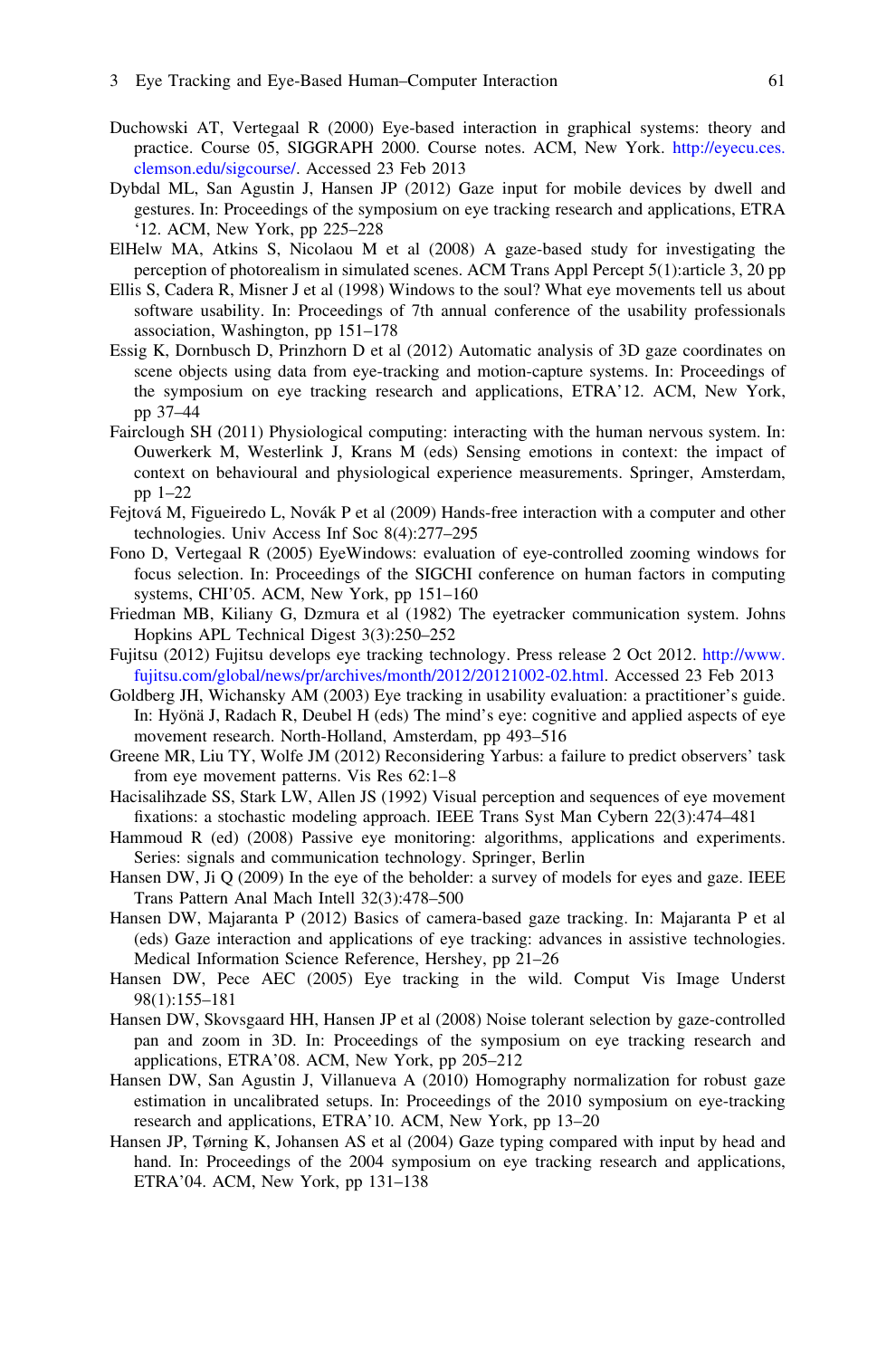- <span id="page-23-0"></span>Hillstrom AP, Yantis S (1994) Visual motion and attentional capture. Percept Psychophys 55(4):399–411
- Hori J, Sakano K, Miyakawa M, Saitoh Y (2006) Eye movement communication control system based on EOG and voluntary eye blink. In: Proceedings of the 9th international conference on computers helping people with special needs, ICCHP, vol 4061, pp 950–953
- Huckauf A, Urbina MH (2008) On object selection in gaze controlled environments. J Eye Mov Res 2(4):1–7
- Hyrskykari A, Majaranta P, Aaltonen A et al (2000) Design issues of iDICT: a gaze-assisted translation aid. In: Proceedings of the 2000 symposium on eye tracking research and applications, ETRA 2000. ACM, New York, pp 9–14
- Hyrskykari A, Majaranta P, Räihä KJ (2003) Proactive response to eye movements. In: Rauterberg et al (eds) Proceedings of INTERACT 2003, pp 129–136
- Isokoski P (2000) Text input methods for eye trackers using off-screen targets. In: Proceedings of the symposium on eye tracking research and applications, ETRA'00. ACM, New York, pp 15–21
- Isokoski P, Joos M, Spakov O et al (2009) Gaze controlled games. Univ Access Inf Soc 8(4):323–337
- Istance H, Hyrskykari A (2012) Gaze-aware systems and attentive applications. In: Majaranta P et al (eds) Gaze interaction and applications of eye tracking: advances in assistive technologies. IGI Global, Hershey, pp 175–195
- Jacob RJK (1991) The use of eye movements in human-computer interaction techniques: what you look at is what you get. ACM Trans Inf Sys 9(3):152–169
- Jacob RJK (1993) Eye movement-based human-computer interaction techniques: toward noncommand interfaces. In: Hartson HR, Hix D (eds) Advances in human-computer interaction, vol 4. Ablex Publishing Co, Norwood, pp 151–190
- Jacob RJK (1995) Eye tracking in advanced interface design. In: Barfield W, Furness TA (eds) Virtual environments and advanced interface design. Oxford University Press, New York, pp 258–288
- Jokinen K, Majaranta P (2013) Eye-gaze and facial expressions as feedback signals in educational interactions. In: Barres DG et al (eds) Technologies for inclusive education: beyond traditional integration approaches. IGI Global, Hershey, pp 38–58
- Kandemir M, Kaski S (2012) Learning relevance from natural eye movements in pervasive interfaces. In: Proceedings of the 14th ACM international conference on multimodal interaction, ICMI'12. ACM, New York, pp 85–92
- Kherlopian AR, Gerrein JP, Yue M et al (2006) Electrooculogram based system for computer control using a multiple feature classification model. In: Proceedings of the 28th annual international conference of the engineering in medicine and biology society, EMBS 2006, pp 1295–1298
- Kim Y, Doh N, Youm Y et al (2001) Development of a human-mobile communication system using electrooculogram signals. In: Proceedings of the 2001 IEEE/RSJ international conference on intelligent robots and systems, IROS 2001, vol 4, pp 2160–2165
- Kinsman TB, Pelz JB (2012) Location by parts: model generation and feature fusion for mobile eye pupil tracking under challenging lighting. In: Proceedings of the 2012 ACM conference on ubiquitous computing, UbiComp'12. ACM, New York, pp 695–700
- Kleinke CL (1986) Gaze and eye contact: a research review. Psychol Bull 100(1):78–100
- Land MF, Furneaux S (1997) The knowledge base of the oculomotor system. Philos Trans Biol Sci 352(1358):1231–1239
- Larsen EJ (2012) Systems and methods for providing feedback by tracking user gaze and gestures. Sony Computer Entertainment Inc. US Patent application 2012/0257035. [http://](http://www.faqs.org/patents/app/20120257035) [www.faqs.org/patents/app/20120257035.](http://www.faqs.org/patents/app/20120257035) Accessed 23 Feb 2013
- Liu SC, Delbruck T (2010) Neuromorphic sensory systems. Curr Opin Neurobiol 20:1–8
- Lorenceau J (2012) Cursive writing with smooth pursuit eye movements. Curr Biol 22(16):1506–1509. doi[:10.1016/j.cub.2012.06.026](http://dx.doi.org/10.1016/j.cub.2012.06.026)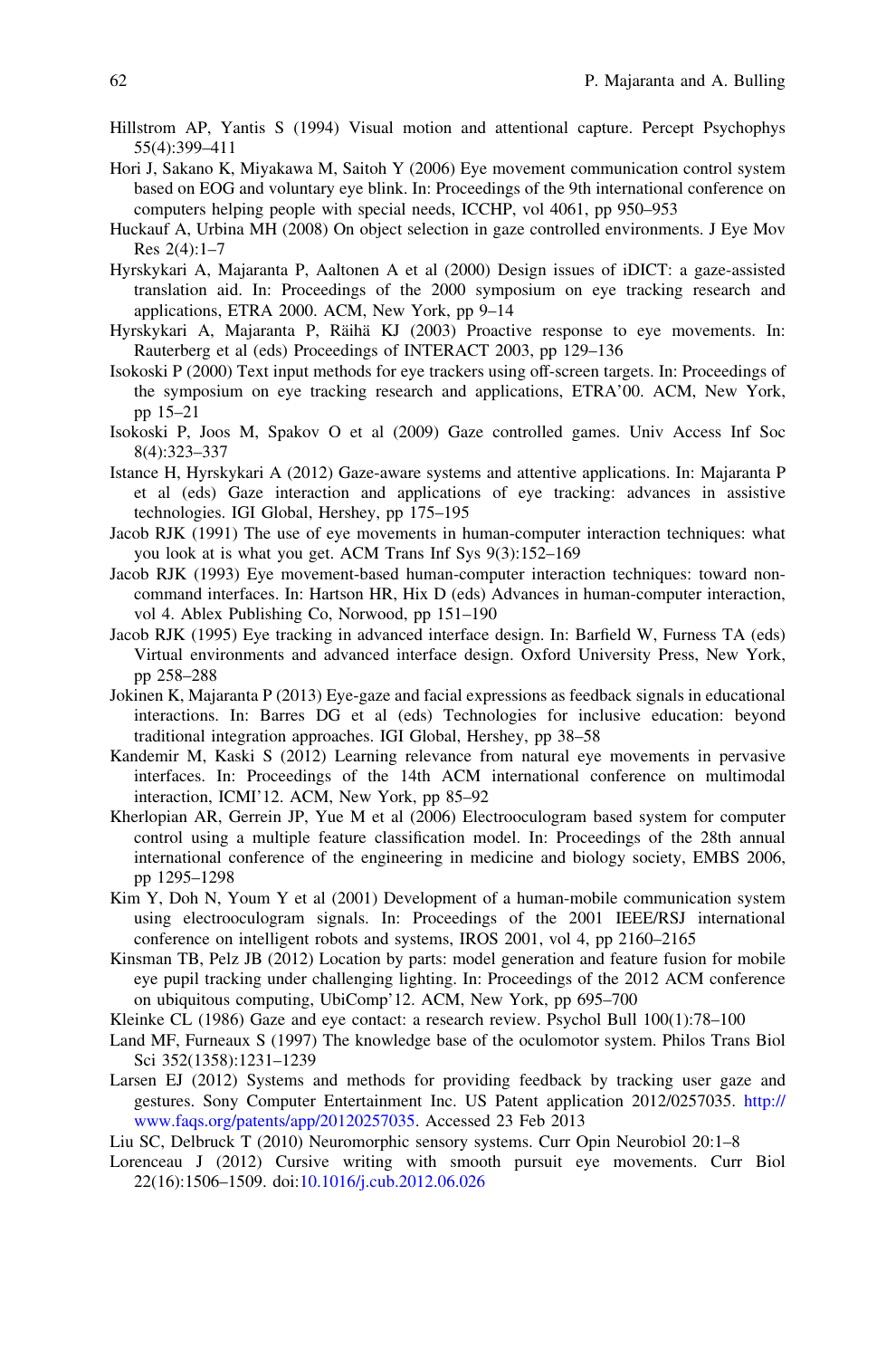- <span id="page-24-0"></span>Majaranta P (2012) Communication and text entry by gaze. In: Majaranta P et al (eds) Gaze interaction and applications of eye tracking: advances in assistive technologies. IGI Global, Hershey, pp 63–77
- Majaranta P, Ahola UK, Špakov O (2009a) Fast gaze typing with an adjustable dwell time. In: Proceedings of the 27th international conference on human factors in computing systems, CHI 2009. ACM, New York, pp 357–360
- Majaranta P, Bates R, Donegan M (2009b) Eye tracking. In: Stephanidis C. (ed) The universal access handbook, chapter 36. CRC Press, Boca Raton, 20 pp
- Majaranta P, MacKenzie IS, Aula A et al (2006) Effects of feedback and dwell time on eye typing speed and accuracy. Univ Access in Inf Soc 5(2):199–208
- Majaranta P, Räihä KJ (2002) Twenty years of eye typing: systems and design issues. In: Proceedings of 2002 symposium on eye tracking research and applications, ETRA 2002. ACM, New York, pp 15–22
- Manabe H, Fukumoto M (2006) Full-time wearable headphone-type gaze detector. In: Extended abstracts of the SIGCHI conference on human factors in computing systems, CHI 2006. ACM, New York, pp 1073–1078
- Mele ML, Federici S (2012) A psychotechnological review on eye-tracking systems: towards user experience. Disabil Rehabil Assist Technol 7(4):261–281
- Miniotas D, Špakov O, Tugoy I et al (2006) Speech-augmented eye gaze interaction with small closely spaced targets. In: Proceedings of the 2006 symposium on eye tracking research and applications, ETRA '06. ACM, New York, pp 67–72
- Mizuno F, Hayasaka T, Tsubota K et al (2003) Development of hands-free operation interface for wearable computer-hyper hospital at home. In: Proceedings of the 25th annual international conference of the engineering in medicine and biology society, EMBS 2003, vol 4, 17–21 Sept 2003, pp 3740–3743
- Mohammad Y, Okada S, Nishida T (2010) Autonomous development of gaze control for natural human-robot interaction. In Proceedings of the 2010 workshop on eye gaze in intelligent human machine interaction (EGIHMI '10). ACM, New York, NY, USA, pp 63-70
- Morimoto CH, Mimica MRM (2005) Eye gaze tracking techniques for interactive applications. Comput Vis Image Underst 98(1):4–24
- Mulvey F (2012) Eye anatomy, eye movements and vision. In: Majaranta P et al (eds) Gaze interaction and applications of eye tracking: advances in assistive technologies. IGI Global, Hershey, pp 10–20
- Murphy-Chutorian E, Trivedi MM (2009) Head pose estimation in computer vision: a survey. IEEE Trans Pattern Anal Mach Intell 31(4):607–626
- Nagamatsu N, Sugano R, Iwamoto Y et al (2010) User-calibration-free gaze tracking with estimation of the horizontal angles between the visual and the optical axes of both eyes. In: Proceedings of the 2010 symposium on eye-tracking research and applications, ETRA'10. ACM, New York, pp 251–254
- Nakano YI, Jokinen J, Huang HH (2012) 4th workshop on eye gaze in intelligent human machine interaction: eye gaze and multimodality. In: Proceedings of the 14th ACM international conference on multimodal interaction, ICMI'12. ACM, New York, pp 611–612
- Nielsen J (1993) Noncommand user interfaces. Commun ACM 36(4):82–99
- Ohno T (1998) Features of eye gaze interface for selection tasks. In: Proceedings of the 3rd Asia Pacific computer-human interaction, APCHI'98. IEEE Computer Society, Washington, pp 176–182
- Osterberg G (1935) Topography of the layer of rods and cones in the human retina. Acta Ophthalmol Suppl 13(6):1–102
- Patmore DW, Knapp RB (1998) Towards an EOG-based eye tracker for computer control. In Proceedings of the 3rd international ACM conference on assistive technologies, ASSETS'98. ACM, New York, pp 197–203
- Penzel T, Lo CC, Ivanov PC et al (2005) Analysis of sleep fragmentation and sleep structure in patients with sleep apnea and normal volunteers. In: 27th annual international conference of the engineering in medicine and biology society, IEEE-EMBS 2005, pp 2591–2594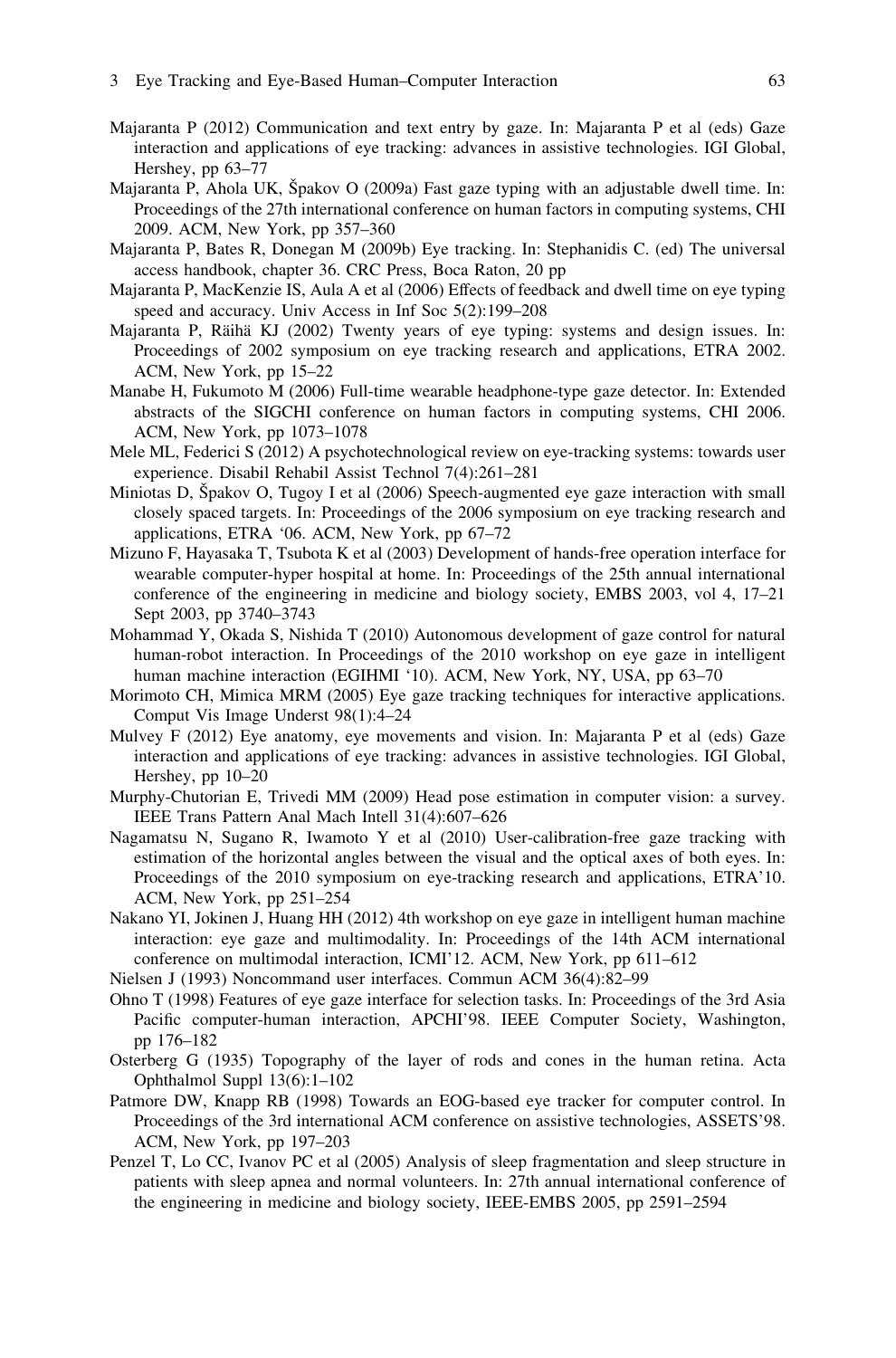- <span id="page-25-0"></span>Philips GR, Catellier AA, Barrett SF et al (2007) Electrooculogram wheelchair control. Biomed Sci Instrum 43:164–169
- Porta M Ravarelli A, Spagnoli G (2010) ceCursor, a contextual eye cursor for general pointing in windows environments. In: Proceedings of the 2010 symposium on eye-tracking research and applications, ETRA'10. ACM, New York, pp 331–337
- Rayner K (1995) Eye movements and cognitive processes in reading, visual search, and scene perception. In: Findlay JM et al (eds) Eye movement research: mechanisms, processes and applications. North Holland, Amsterdam, pp 3–22
- Rothkopf CA, Pelz JP (2004) Head movement estimation for wearable eye tracker. In: Proceedings of the 2004 symposium on eye tracking research and applications, ETRA'04. ACM, New York, pp 123–130
- Räihä K-J, Hyrskykari A, Majaranta P (2011) Tracking of visual attention and adaptive applications. In: Roda C (ed) Human attention in digital environments. Cambridge University Press, Cambridge, pp 166–185
- Salvucci DD, Anderson JR (2001) Automated eye-movement protocol analysis. Human-Comput Interact 16(1):39–86
- Schneider E, Dera T, Bard K et al (2005) Eye movement driven head-mounted camera: it looks where the eyes look. In: IEEE international conference on systems, man and cybernetics, vol 3, pp 2437–2442
- Shell JS, Vertegaal R, Cheng D et al (2004) ECSGlasses and EyePliances: using attention to open sociable windows of interaction. In: Proceedings of the 2004 symposium on eye tracking research and applications, ETRA'04. ACM, New York, pp 93–100
- Sibert LE, Jacob RJK (2000) Evaluation of eye gaze interaction. In: Proceedings of the SIGCHI conference on human factors in computing systems, CHI '00, ACM, pp 281–288
- Skovsgaard H, Räihä KJ, Tall M (2012) Computer control by gaze. In: Majaranta P et al. (eds) Gaze interaction and applications of eye tracking: advances in assistive technologies. IGI Global, Hershey, pp 78–102
- Smith JR, Cronin MJ, Karacan I (1971) A multichannel hybrid system for rapid eye movement detection (REM detection). Comp Biomed Res 4(3):275–290
- Špakov O, Majaranta P (2012) Enhanced gaze interaction using simple head gestures. In: Proceedings of the 14th international conference on ubiquitous computing, UbiComp'12. ACM Press, New York, pp 705–710
- Stampe DM, Reingold EM (1995) Selection by looking: a novel computer interface and its application to psychological research. In: Findlay JM, Walker R, Kentridge RW (eds) Eye movement research: mechanisms, processes and applications. Elsevier Science, Amsterdam, pp 467–478
- Stellmach S, Dachselt F (2012) Look and touch: gaze-supported target acquisition. In: Proceedings of the 2012 ACM annual conference on human factors in computing systems, CHI'12. ACM, New York, pp 2981–2990
- Sugioka A, Ebisawa Y, Ohtani M (1996) Noncontact video-based eye-gaze detection method allowing large head displacements. In: Proceedings of the 18th annual international conference of the IEEE engineering in medicine and biology society. Bridging disciplines for biomedicine, vol 2, pp 526–528
- Ten Kate JH, Frietman EEE, Willems W et al (1979) Eye-switch controlled communication aids. In: Proceedings of the 12th international conference on medical and biological engineering, Jerusalem, Israel, August 1979
- Tessendorf B, Bulling A, Roggen D et al (2011) Recognition of hearing needs from body and eye movements to improve hearing instruments. In: Proceedings of the 9th international conference on pervasive computing, Pervasive 2011. Lecture notes in computer science, vol 6696. Springer, Heidelberg, pp 314–331
- Tobii (2011) Tobii unveils the world's first eyecontrolled laptop. Press release, 1 March 2011. [http://www.tobii.com/en/eye-tracking-research/global/news-and-events/press-release-archive/](http://www.tobii.com/en/eye-tracking-research/global/news-and-events/press-release-archive/archive-2011/tobii-unveils-the-worlds-first-eye-controlled-laptop) [archive-2011/tobii-unveils-the-worlds-first-eye-controlled-laptop](http://www.tobii.com/en/eye-tracking-research/global/news-and-events/press-release-archive/archive-2011/tobii-unveils-the-worlds-first-eye-controlled-laptop). Accessed 23 Feb 2013